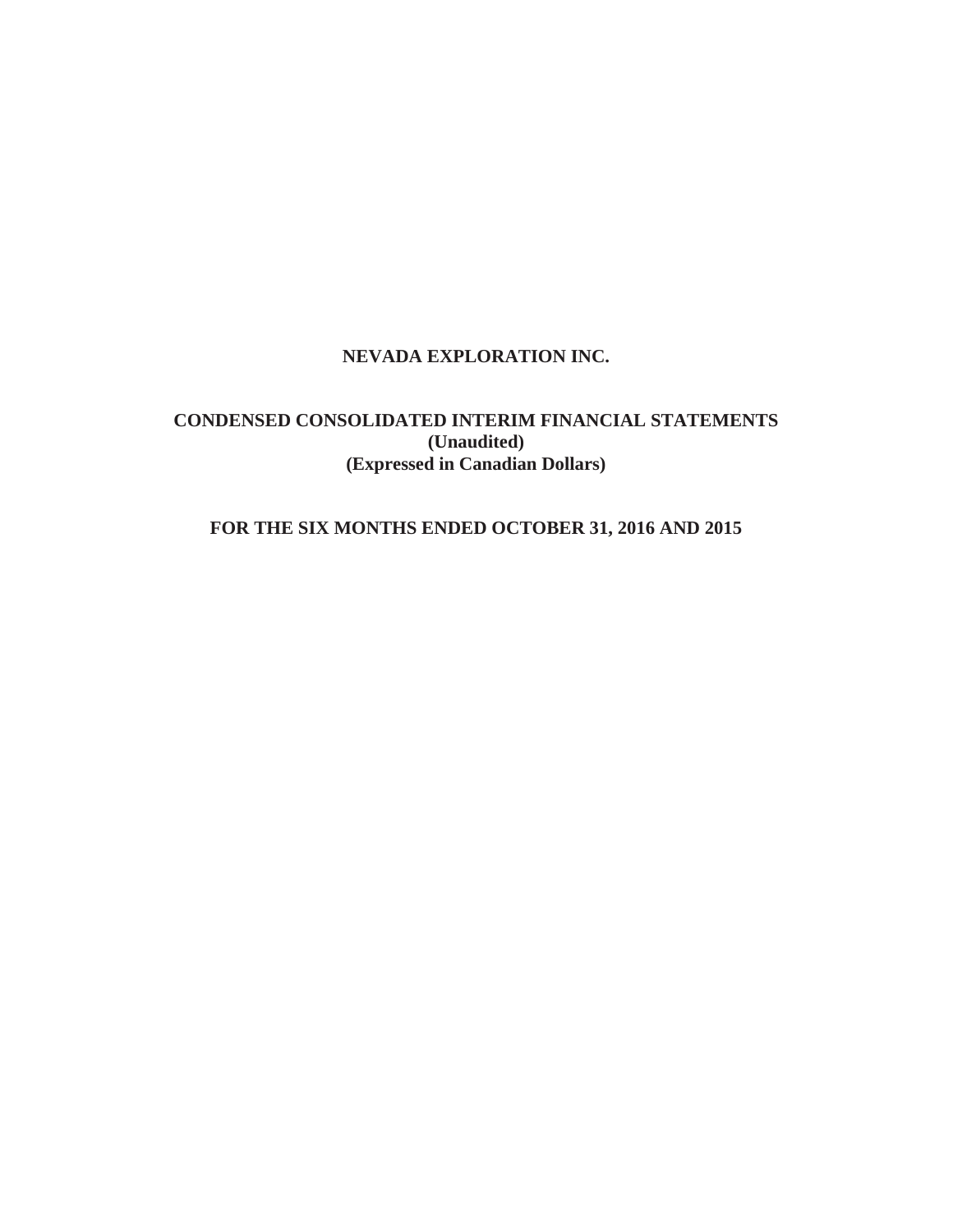### **NEVADA EXPLORATION INC.**  CONDENSED CONSOLIDATED INTERIM STATEMENTS OF FINANCIAL POSITION (Unaudited - Expressed in Canadian Dollars) AS AT

|                                                                                                            | October 31,<br>2016 | April 30,<br>2016 |
|------------------------------------------------------------------------------------------------------------|---------------------|-------------------|
| <b>ASSETS</b>                                                                                              |                     | (Audited)         |
| <b>Current assets</b>                                                                                      |                     |                   |
| Cash                                                                                                       | \$<br>1,400,391     | \$<br>74,820      |
| Accounts receivable (Note 4)                                                                               | 29,011              | 16,506            |
| Prepaid expenses (Note 5)                                                                                  | 156,049             | 11,595            |
| Short term investments (Note 6)                                                                            | 6,803               | 8,503             |
| <b>Total current assets</b>                                                                                | 1,592,254           | 111,424           |
| <b>Non-current assets</b>                                                                                  |                     |                   |
| Equipment (Note 8)                                                                                         | 432,216             | 46,192            |
| Deposits and bonds (Note 10)                                                                               | 53,750              | 45,281            |
| <b>Total non-current assets</b>                                                                            | 485,966             | 91,473            |
| <b>Total assets</b>                                                                                        | \$<br>2,078,220     | \$<br>202,897     |
| <b>LIABILITIES AND EQUITY</b><br><b>Current liabilities</b>                                                |                     |                   |
| Accounts payable and accrued liabilities (Notes 7 and 11)                                                  | \$<br>145,981       | \$<br>132,443     |
| Current portion of finance lease obligations (Note 12)                                                     | 12,341              | 11,381            |
| <b>Total current liabilities</b>                                                                           | 158,322             | 143,824           |
| <b>Non-current liabilities</b>                                                                             |                     |                   |
| Finance lease obligations (Note 12)                                                                        | 13,681              | 18,631            |
| <b>Total liabilities</b>                                                                                   | 172,003             | 162,455           |
| <b>Equity</b>                                                                                              |                     |                   |
| Capital stock (Note 14)                                                                                    | 19,813,380          | 17,364,355        |
| Reserves (Note 14)                                                                                         | 1,741,366           | 866,472           |
| Deficit                                                                                                    | (19,648,529)        | (18, 190, 385)    |
| <b>Total equity</b>                                                                                        | 1,906,217           | 40,442            |
| <b>Total liabilities and equity</b>                                                                        | \$<br>2,078,220     | \$<br>202,897     |
| Nature of operations and continuance of operations (Note 1)<br><b>Change in accounting policy (Note 3)</b> |                     |                   |

# **Approved and authorized on behalf of the Board on: December 22, 2016**

*"Wade Hodges"* Director *"Dennis Higgs"* Director

The accompanying notes are an integral part of these condensed consolidated interim financial statements.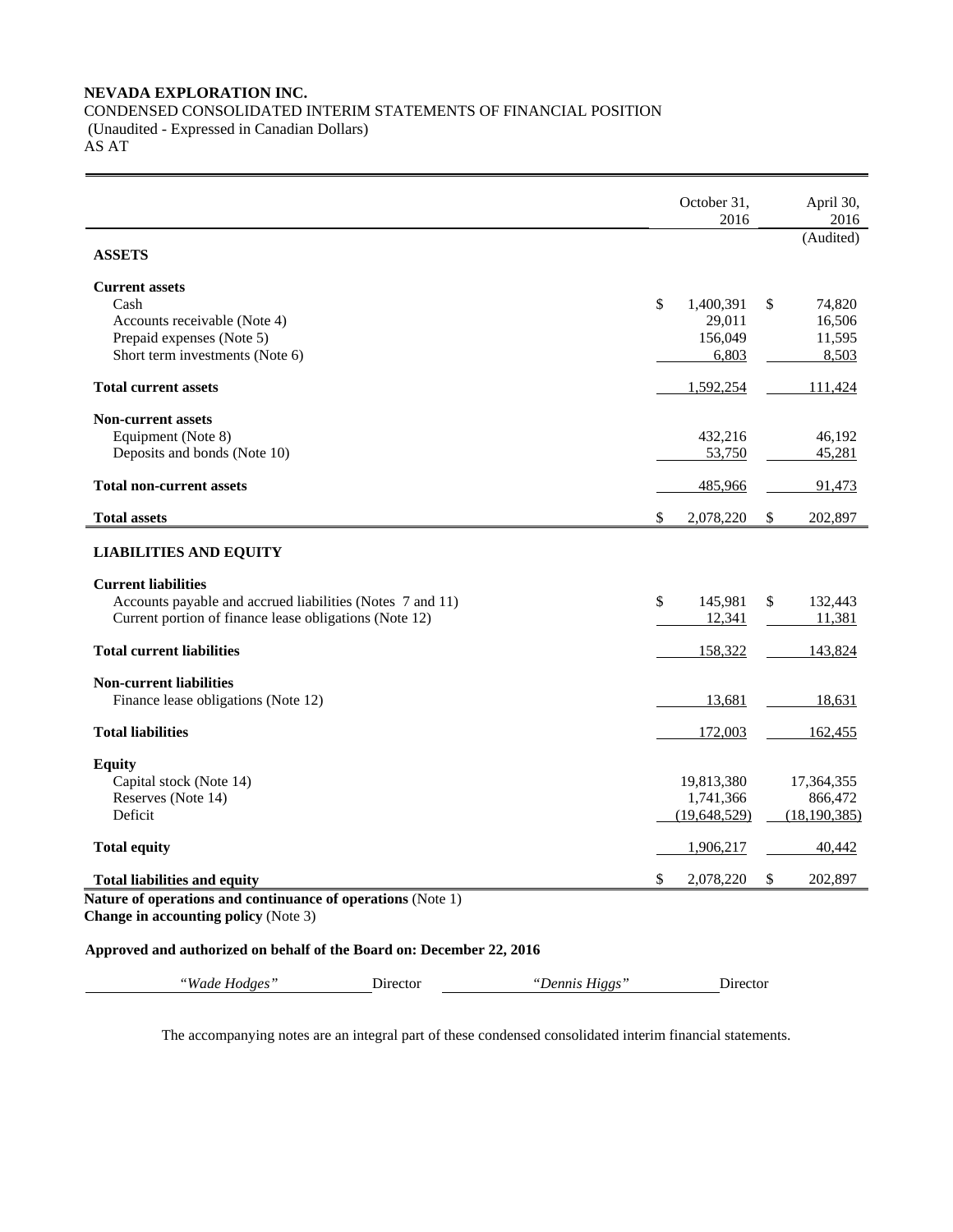# **NEVADA EXPLORATION INC.**

### CONDENSED CONSOLIDATED INTERIM STATEMENTS OF LOSS AND COMPREHENSIVE LOSS (Unaudited) (Expressed in Canadian Dollars)

|                                                          | Three months<br><b>Ended</b><br>October 31,<br>2016 | Three months<br><b>Ended</b><br>October 31,<br>2015<br>(Restated - Note 3) | Six months<br><b>Ended</b><br>October 31,<br>2016 | Six months<br><b>Ended</b><br>October 31,<br>2015<br>(Restated - Note 3) |
|----------------------------------------------------------|-----------------------------------------------------|----------------------------------------------------------------------------|---------------------------------------------------|--------------------------------------------------------------------------|
| <b>EXPENSES</b>                                          |                                                     |                                                                            |                                                   |                                                                          |
| Amortization (Note 8)                                    | (1,401)                                             | 5.672                                                                      | 7,934                                             | 11,037                                                                   |
| Exploration and evaluation expenditures (Note 9)         | 458.610                                             | 200,921                                                                    | 519,484                                           | 201,938                                                                  |
| General exploration costs                                | 5,472                                               | 1,017                                                                      | 18,421                                            | 199                                                                      |
| Interest and bank charges                                | 2,627                                               | 1,750                                                                      | 4,061                                             | 2,416                                                                    |
| Investor relations                                       | 192,886                                             | 40,876                                                                     | 322,724                                           | 41,776                                                                   |
| Office expenses and other                                | 32,796                                              | 9,628                                                                      | 32,975                                            | 21,021                                                                   |
| Professional fees and consulting (Note 7)                | 70,961                                              | 33,667                                                                     | 103,190                                           | 67,305                                                                   |
| Rent                                                     | 15,117                                              | 6,971                                                                      | 22,921                                            | 13,671                                                                   |
| Salaries (Note 16)                                       | 81,898                                              | 11,288                                                                     | 124,298                                           | 37,547                                                                   |
| Share-based payments (Notes 14)                          | 295,884                                             | 107,970                                                                    | 316,341                                           | 107,970                                                                  |
| Travel                                                   | 9,056                                               | 1,331                                                                      | 12,732                                            | 3,096                                                                    |
| <b>Total operating expenses</b>                          | (1,163,906)                                         | (421,091)                                                                  | (1,485,081)                                       | (507, 976)                                                               |
| <b>OTHER ITEMS</b>                                       |                                                     |                                                                            |                                                   |                                                                          |
| Unrealized gain (loss) on marketable securities (Note 6) | 1,700                                               |                                                                            | (1,700)                                           | (1,701)                                                                  |
| Gain on salary settlement (Note 7)                       |                                                     | 71,363                                                                     |                                                   | 71,363                                                                   |
| Net project management consulting revenue                | 613                                                 | 36,959                                                                     | 14,332                                            | 38,203                                                                   |
| <b>Total other items</b>                                 | 2,313                                               | 108,322                                                                    | 12,632                                            | 107,865                                                                  |
| Net loss for the period                                  | (1,161,593)                                         | (312,769)                                                                  | (1,472,449)                                       | (400, 111)                                                               |
| OTHER COMPREHENSIVE INCOME (LOSS)                        |                                                     |                                                                            |                                                   |                                                                          |
| Currency translation adjustment                          | 14,073                                              | (23, 725)                                                                  | 12,285                                            | (15,317)                                                                 |
| Comprehensive loss for the period                        | (1,147,520)<br>\$                                   | \$<br>(336, 494)                                                           | \$<br>(1,460,163)                                 | \$<br>(415, 428)                                                         |
| Basic and diluted loss per common share                  | \$<br>(0.03)                                        | \$<br>(0.01)                                                               | \$<br>(0.03)                                      | \$<br>(0.02)                                                             |
| Weighted average number of common shares<br>outstanding  | 46.629.009                                          | 26,006,592                                                                 | 43.194.400                                        | 19.059.701                                                               |

The accompanying notes are an integral part of these condensed consolidated interim financial statements.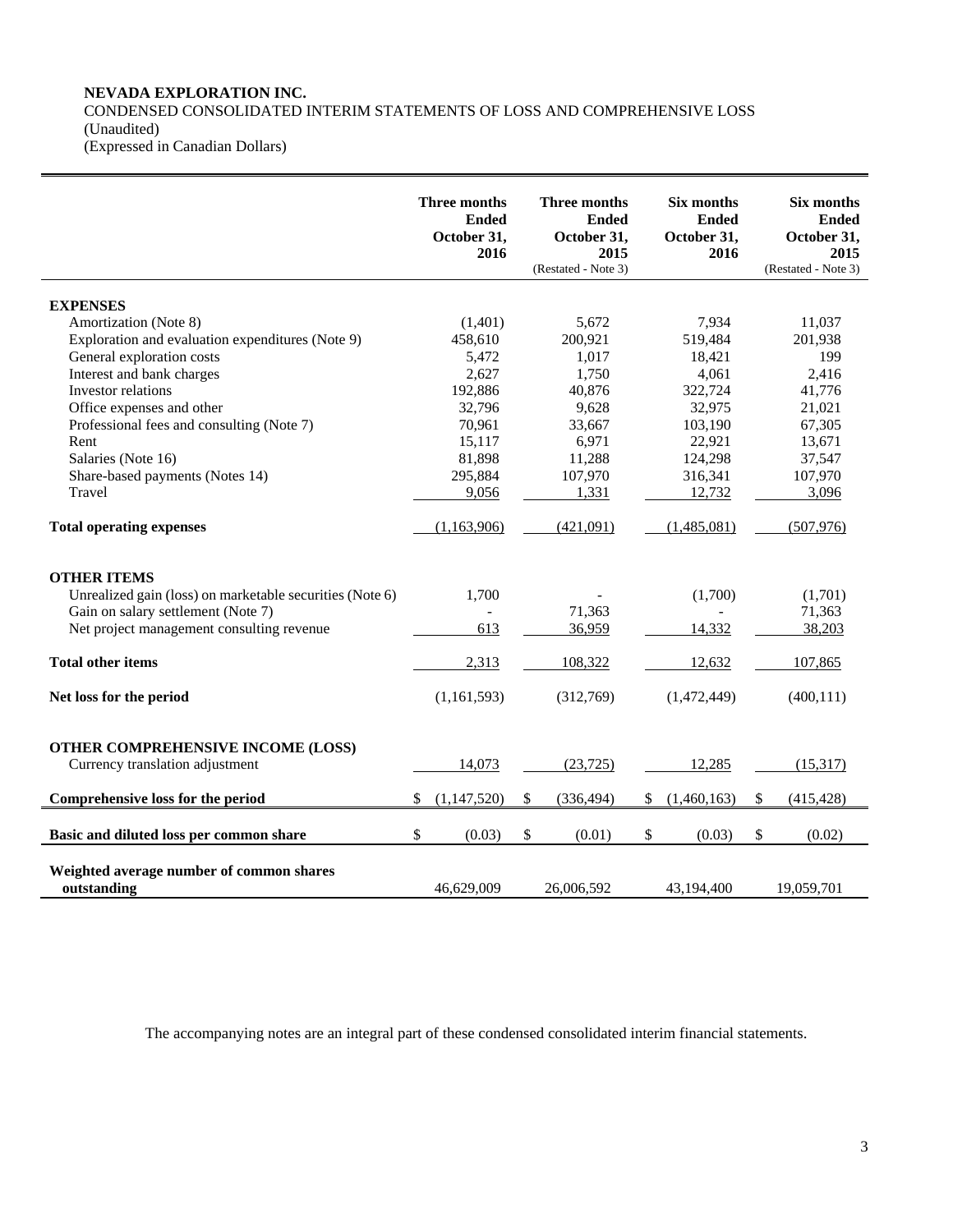# **NEVADA EXPLORATION INC.**  CONDENSED CONSOLIDATED INTERIM STATEMENTS OF CHANGES IN EQUITY (Unaudited) (Expressed in Canadian Dollars)

|                                             | <b>Capital Stock</b>       |                     |                      |               |                          | Reserves |                                              |    |                                        |                              |    |                 |
|---------------------------------------------|----------------------------|---------------------|----------------------|---------------|--------------------------|----------|----------------------------------------------|----|----------------------------------------|------------------------------|----|-----------------|
|                                             | <b>Shares</b><br>(Note 14) | Amount<br>(Note 14) | Options<br>(Note 14) |               | Warrants<br>(Note 14)    |          | Currency<br>Translation<br>(Restated-Note 3) |    | Total<br>Reserves<br>(Restated-Note 3) | Deficit<br>(Restated-Note 3) |    | Total<br>Equity |
| Balance, April 30, 2015                     | 13,374,600                 | \$<br>16,368,731    | \$<br>500,342        | $\mathcal{S}$ | 47,685 \$                |          | (23,071)                                     | \$ | 524,956                                | (17, 196, 840)               | \$ | (303, 153)      |
| Private placement                           | 14,100,000                 | 705,000             |                      |               | $\overline{\phantom{a}}$ |          |                                              |    | $\overline{\phantom{a}}$               |                              |    | 705,000         |
| Relative fair value of unit warrants issued |                            | (287, 597)          |                      |               | 287,597                  |          |                                              |    | 287,597                                |                              |    |                 |
| Share issuance costs                        |                            | (44, 226)           |                      |               | (30,052)                 |          |                                              |    | (30,052)                               |                              |    | (74, 278)       |
| Shares for debt – bridge financing          | 939,150                    | 46,958              |                      |               |                          |          |                                              |    |                                        |                              |    | 46,958          |
| Relative fair value of unit warrants issued |                            | (18,932)            |                      |               | 18,932                   |          |                                              |    | 18,932                                 |                              |    |                 |
| Share issuance costs                        |                            | (4,896)             |                      |               |                          |          |                                              |    |                                        |                              |    | (4,896)         |
| Shares for debt – management settlement     | 2,500,000                  | 125,000             |                      |               |                          |          |                                              |    |                                        |                              |    | 125,000         |
| Share-based payments                        |                            |                     | 107,970              |               |                          |          |                                              |    | 107,970                                |                              |    | 107,970         |
| Currency translation adjustment             |                            |                     |                      |               |                          |          | (15,317)                                     |    | (15,317)                               |                              |    | (15,317)        |
| Net loss for the period                     |                            |                     |                      |               |                          |          |                                              |    |                                        | (400, 111)                   |    | (400, 111)      |
| Balance, October 31, 2015                   | 30,913,750                 | \$16,890,038        | \$<br>608,312        | -S            | 324,162 \$               |          | (38, 388)                                    | -S | 894,086                                | (17,596,951)                 | S. | (187, 173)      |
| Balance, April 30, 2016                     | 34,086,750                 | \$<br>17,364,355    | \$<br>507,647 \$     |               | 393,376 \$               |          | (34, 551)                                    | \$ | 866,472                                | \$(18, 190, 385)             | S. | 40,442          |
| Private placement                           | 7,000,000                  | 2,455,000           |                      |               |                          |          |                                              |    |                                        |                              |    | 2,445,000       |
| Relative fair value of unit warrants issued | $\sim$                     | (650, 270)          |                      |               | 650,270                  |          |                                              |    | 650,270                                |                              |    |                 |
| Finder's unit shares                        | 147,600                    | 51,660              |                      |               |                          |          |                                              |    |                                        |                              |    | 51,660          |
| Finder's unit warrants                      |                            | (23,890)            |                      |               | 23,890                   |          |                                              |    | 23,890                                 |                              |    |                 |
| Share issuance costs                        |                            | (111,062)           |                      |               |                          |          |                                              |    |                                        |                              |    | (111,062)       |
| Share-based payments                        |                            |                     | 316,341              |               |                          |          |                                              |    | 316,341                                |                              |    | 316,341         |
| Warrants exercised                          | 6,132,000                  | 727,587             |                      |               | (113, 587)               |          |                                              |    | (113, 587)                             |                              |    | 614,000         |
| Options expired                             |                            |                     | (14,305)             |               |                          |          |                                              |    | (14,305)                               | 14,305                       |    |                 |
| Currency translation adjustment             |                            |                     |                      |               |                          |          | 12,285                                       |    | 12,285                                 |                              |    | 12,285          |
| Net loss for the period                     |                            |                     |                      |               |                          |          |                                              |    |                                        | (1,472,449)                  |    | (1,472,449)     |
| Balance, October 31, 2016                   | 47,336,350                 | \$<br>19,813,380    | \$<br>809,683        | -\$           | 953,949 \$               |          | (22, 266)                                    | \$ | 1,741,366                              | \$(19,648,529)               | \$ | 1,906,217       |

On August 28, 2015, the Company's common shares were consolidated on the basis of one post-consolidated common share for every ten pre-consolidated common shares. The numbers of the shares, options and warrants presented in these condensed consolidated interim financial statements have all been adjusted retrospectively to reflect the impact of this share consolidation.

The accompanying notes are an integral part of these condensed consolidated interim financial statements.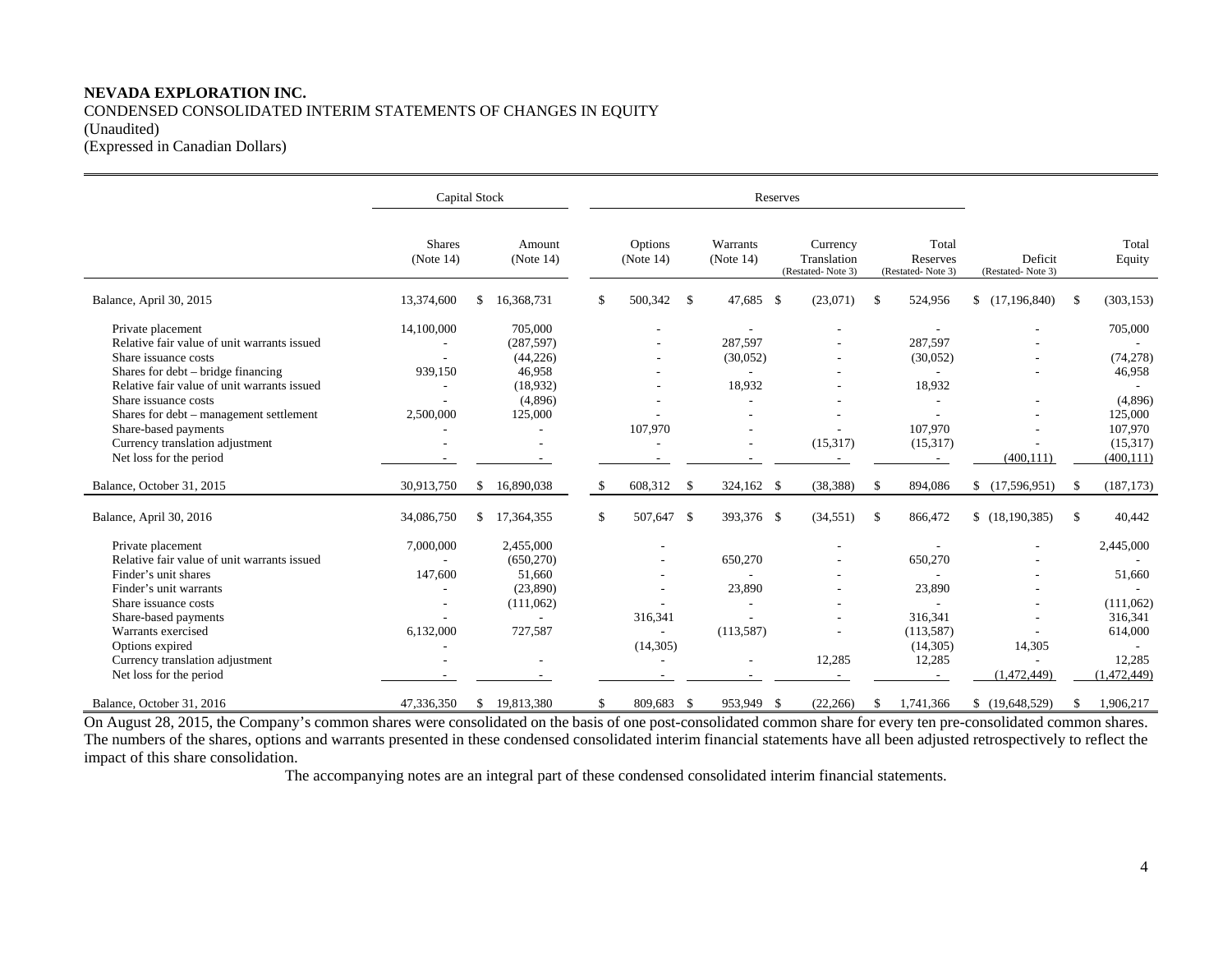# **NEVADA EXPLORATION INC.**  CONDENSED CONSOLIDATED INTERIM STATEMENTS OF CASH FLOWS (Unaudited) (Expressed in Canadian Dollars)

|                                                     | Six months        | Six months                  |
|-----------------------------------------------------|-------------------|-----------------------------|
|                                                     | Ended             | Ended                       |
|                                                     | October 31,       |                             |
|                                                     | 2016              | October 31,                 |
|                                                     |                   | 2015                        |
|                                                     |                   | (Restated - Note 3)         |
| <b>CASH FLOWS FROM OPERATING ACTIVITIES</b>         |                   |                             |
| Net loss for the period                             | \$<br>(1,472,449) | (400, 111)<br><sup>\$</sup> |
|                                                     |                   |                             |
| Items not affecting cash:                           |                   |                             |
| Amortization                                        | 7,934             | 11,037                      |
| Share-based payments                                | 316,341           | 107,970                     |
| Unrealized loss on marketable securities            | 1,700             | 1,701                       |
| Changes in non-cash working capital items:          |                   |                             |
| Accounts receivable                                 | (12,505)          | (5,084)                     |
| Prepaid expenses                                    | (144, 454)        | 15                          |
| Redemption (payments) of deposits                   | (5,750)           | 5,750                       |
|                                                     |                   |                             |
| Redemption (purchase) of bonds                      |                   | (14, 125)                   |
| Accounts payable and accrued liabilities            | 13,538            | (227, 823)                  |
| Net cash provided by (used in) operating activities | (1,295,645)       | (520, 670)                  |
| <b>CASH FLOWS FROM INVESTING ACTIVITIES</b>         |                   |                             |
| Acquisition of equipment                            | (396, 880)        |                             |
| Net cash provided by (used in) investing activities | (396, 880)        |                             |
| <b>CASH FLOWS FROM FINANCING ACTIVITIES</b>         |                   |                             |
| Proceeds from private placement                     | 2,455,000         | 705,000                     |
| Share issuance cost                                 | (59, 402)         | (79, 173)                   |
| Short-term loan received                            |                   | 16,958                      |
|                                                     |                   |                             |
| Warrants exercised                                  | 614,000           |                             |
| Repayment of finance lease obligations              | (6,066)           | (6,171)                     |
| Net cash provided by financing activities           | 3,003,532         | 636,614                     |
| <b>Effect of foreign exchange</b>                   | 14,564            | 5,945                       |
| Change in cash for the period                       | 1,325,571         | 121,889                     |
| Cash, beginning of period                           | 74,820            | 29,674                      |
|                                                     |                   |                             |
| Cash, end of period                                 | \$<br>1,400,391   | \$<br>151,563               |

The accompanying notes are an integral part of these condensed consolidated interim financial statements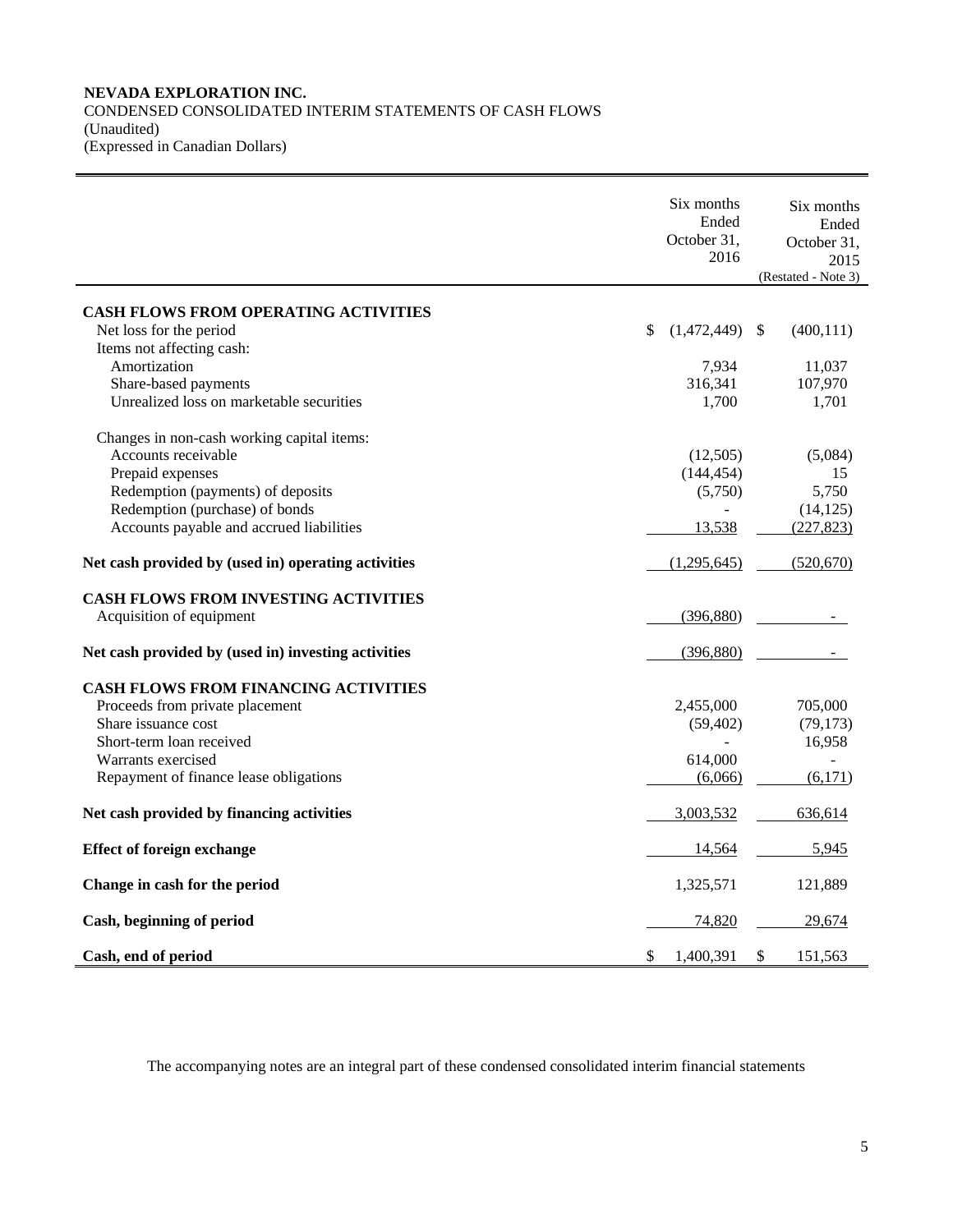# **1. NATURE OF OPERATIONS AND CONTINUANCE OF OPERATIONS**

Nevada Exploration Inc. (the "Company" or "NGE") was incorporated on April 6, 2006 under the Canada Business Corporations Act and is in the business of acquiring and exploring mineral properties.

The Company is listed on the TSX Venture Exchange ("TSX-V") under the trading symbol "NGE" and on the OTCQX marketplace under the trading symbol "NVDEF". The Company's head office is located at Suite 1500 - 885 West Georgia Street, Vancouver, BC V6C 3E8. The Company's registered and records office is located at 25th Floor, 700 W. Georgia St., Vancouver, BC V7Y 1B3.

 These condensed consolidated interim financial statements are authorized for issue on behalf of the Board of Directors on December 22, 2016.

#### Continuance of operations

The business of mining and exploring for minerals involves a high degree of risk and there can be no assurance that current exploration programs will result in profitable mining operations. The Company's continued existence is dependent upon the preservation of its interests in the underlying properties, the discovery of economically and recoverable reserves, the achievement of profitable operations, or the ability of the Company to raise additional financing, if necessary, or alternatively upon the Company's ability to dispose of its interests on an advantageous basis.

Although the Company has taken steps to verify title to the properties on which it is conducting exploration and in which it has an interest, in accordance with industry standards for the current stage of exploration of such properties, these procedures do not guarantee the Company's title. Property title may be subject to unregistered prior agreements, unregistered claims and noncompliance with regulatory and environmental requirements.

# **2. SIGNIFICANT ACCOUNTING POLICIES**

#### **Basis of presentation**

On August 28, 2015, the Company's common shares were consolidated on the basis of one post-consolidated common share for every ten pre-consolidated common shares. The numbers of the shares, options and warrants presented in these condensed consolidated interim financial statements have all been adjusted retrospectively to reflect the impact of this share consolidation.

# **Statement of compliance**

 These condensed consolidated interim financial statements have been prepared in accordance with IAS 34, *Interim Financial Reporting* ("IAS 34"), as issued by the International Accounting Standards Board ("IASB") and interpretations issued by the IFRS Interpretations Committee (IFRICs). Accordingly, they do not include all of the information required for full annual financial statements by International Financial Reporting Standards ("IFRS") for complete financial statements for year-end reporting purposes. These condensed consolidated interim financial statements should be read in conjunction with the Company's financial statements for the year ended April 30, 2016, which have been prepared in accordance with IFRS as issued by the IASB.

 The accounting policies applied by the Company in these condensed consolidated interim financial statements are the same as those applied by the Company in its most recent annual audited consolidated financial statements as at and for the year ended April 30, 2016 as filed on SEDAR at www.sedar.com.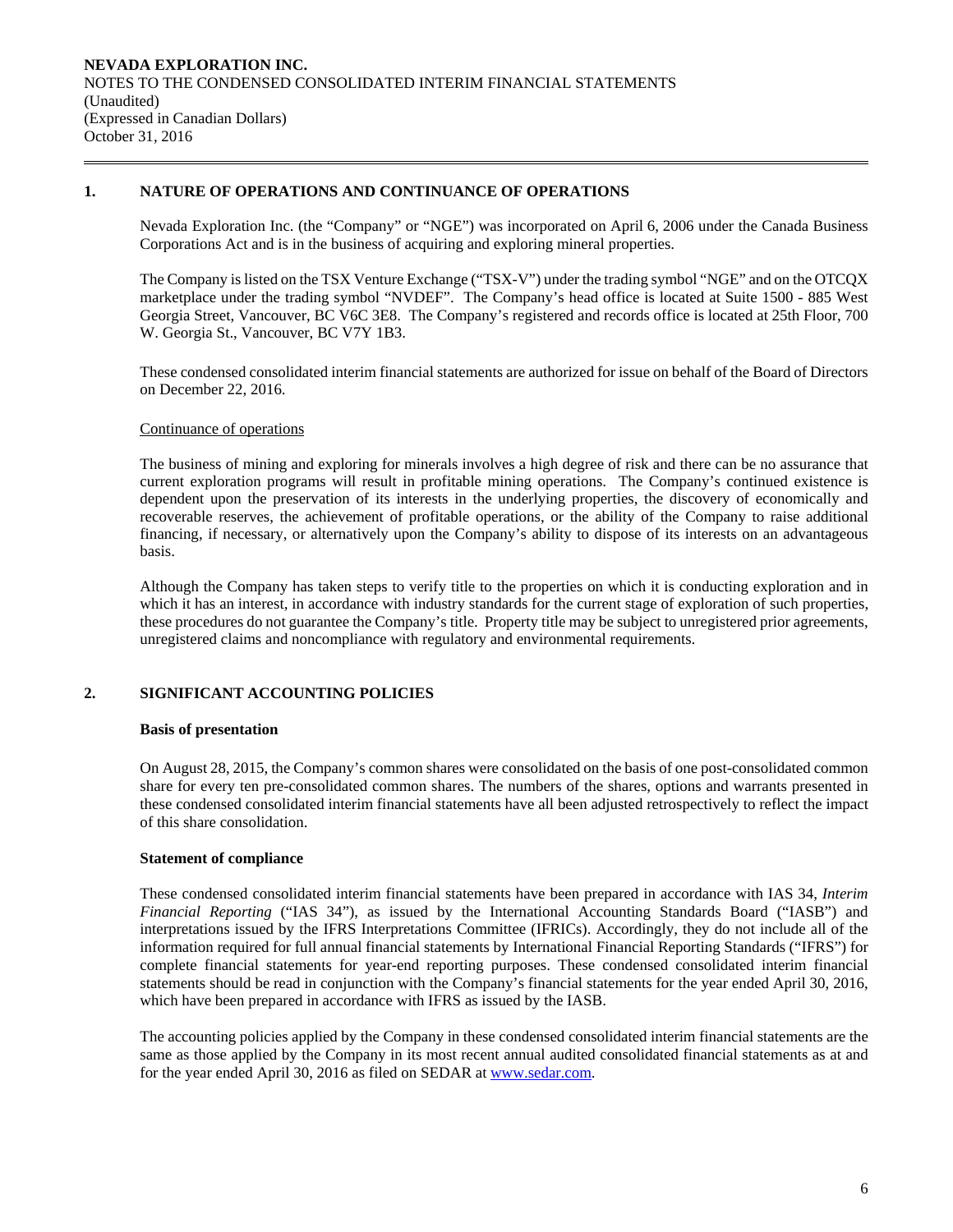# **2. SIGNIFICANT ACCOUNTING POLICIES** (cont'd…)

#### **Change in accounting policy**

 During the year ended April 30, 2016, the Company retrospectively changed its accounting policy for exploration and evaluation assets. See Note 3.

#### **Basis of consolidation**

 These condensed consolidated interim financial statements include the accounts of the Company and its wholly-owned subsidiary Pediment Gold LLC. The financial statements of the Company's subsidiary have been consolidated from the date that control commenced. All inter-company balances and transactions, and income and expenses have been eliminated upon consolidation.

The condensed consolidated interim financial statements include the financial statements of Nevada Exploration Inc. and its subsidiary listed in the following table:

| Name of Subsidiary | Country of<br>Incorporation | Functional<br>Currency | Ownership<br>Interest | Principal Activity  |
|--------------------|-----------------------------|------------------------|-----------------------|---------------------|
| Pediment Gold LLC  | USA                         | US dollar              | 100%                  | Exploration company |

#### **Use of judgments and estimates**

The preparation of these condensed consolidated interim financial statements requires management to make certain estimates, judgments and assumptions that affect the reported amounts of assets and liabilities at the date of the financial statements and the reported revenues and expenses during the year.

 Significant assumptions about the future and other sources of estimated uncertainty that management has made at the end of the reporting period, that could result in a material adjustment to the carrying amounts of assets and liabilities in the event that the actual results differ from assumptions made, relate to, but are not limited to, the following:

- i) the estimated useful lives of equipment and the related amortization;
- ii) impairment of equipment;
- iii) valuation of share-based payments and warrants;
- iv) estimated amounts for environmental rehabilitation provisions

#### **Functional and presentation currency**

These condensed consolidated interim financial statements are presented in Canadian dollars, which is the Company's functional currency. The functional currency of the Company's wholly-owned subsidiary Pediment Gold LLC is the US dollar.

#### **Share issuance costs**

 Professional fees, consulting fees and other costs that are directly attributable to financing transactions are charged to capital stock when the related shares are issued. If the financing is not completed share issue costs are charged to profit or loss.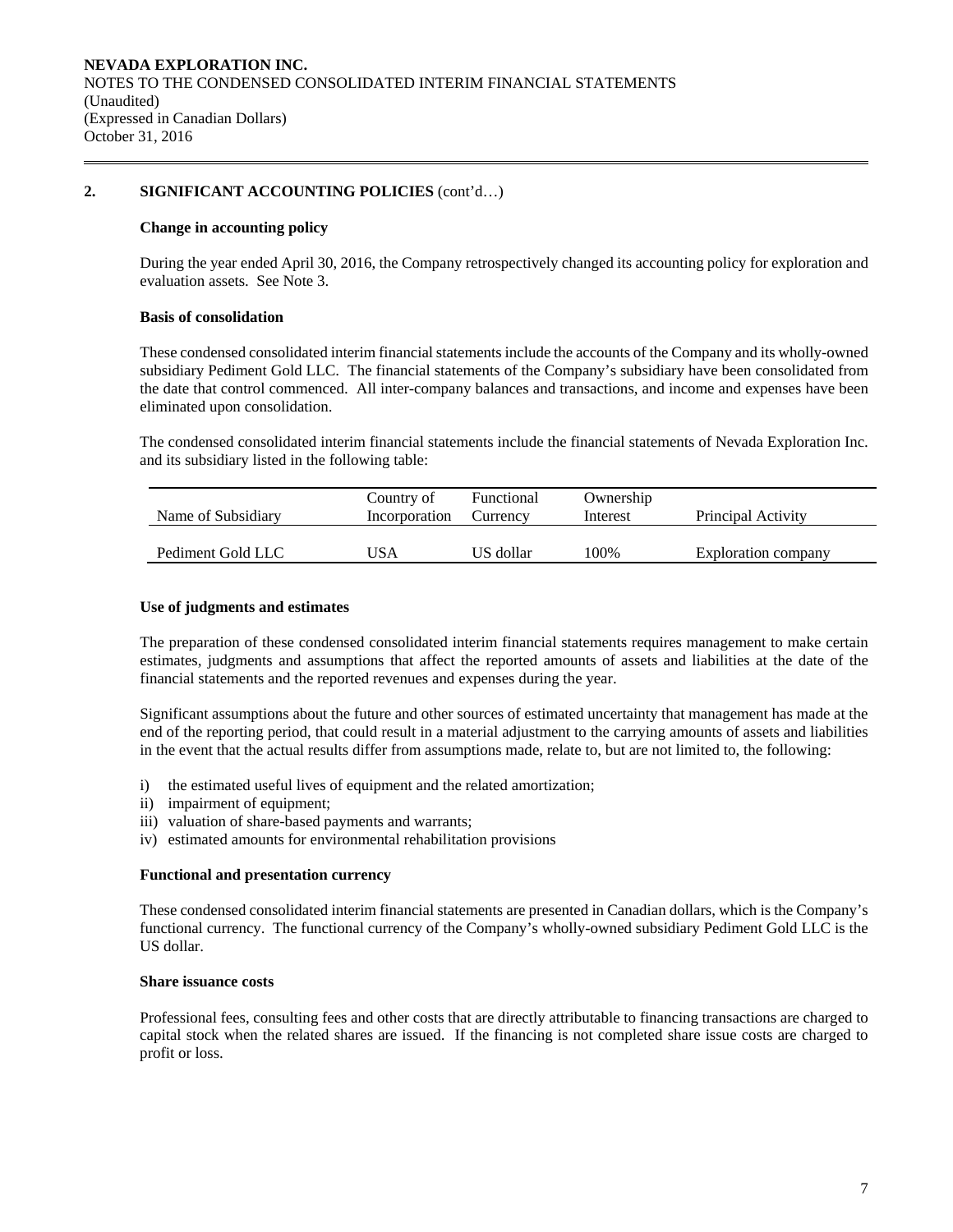# **2. SIGNIFICANT ACCOUNTING POLICIES** (cont'd...)

#### **Equipment**

Equipment is recorded at historical cost less accumulated amortization and impairment charges. Equipment is amortized on a straight-line basis over their estimated useful lives as follows:

| <b>Exploration equipment</b> | 5 to 7 years |
|------------------------------|--------------|
| Vehicles                     | 5 years      |
| Computer equipment           | 3 years      |
| Database                     | 10 years     |

The cost of replacing a piece of equipment is recognized in the carrying amount of the equipment if it is probable that the future economic benefits embodied within the part will flow to the Company and its cost can be measured reliably. The carrying amount of the replaced part is derecognized. The costs of the day-to-day servicing of the equipment are recognized in profit or loss as incurred.

#### **Resource properties – exploration and evaluation expenditures**

 The Company expenses exploration and evaluation expenditures as incurred. Exploration and evaluation expenditures include acquisition cost of mineral properties, properly option payments and evaluation activities. Once a project has been established as commercially viable and technically feasible, related development expenditures are capitalized. This includes costs incurred in preparing the site for mining operations. Capitalization ceases when the mine is capable of commercial production, with the exception of development costs that give rise to a future benefit.

### **Impairment**

At the end of each reporting date, the carrying amounts of the Company's long-lived assets are reviewed to determine whether there is any indication that those assets may be impaired. If such indication exists, the recoverable amount of the asset is estimated in order to determine the extent of the impairment, if any.

Impairment is determined for an individual asset unless the asset does not generate cash inflows that are independent of those generated from other assets or group of assets, in which case, the individual assets are grouped together into cash generating units ("CGU's") for impairment purposes. The recoverable amount is the higher of fair value less costs of disposal and value in use. Fair value is the price that would be received to sell an asset or paid to transfer a liability in an ordinary transaction between market participants at the measurement date. In assessing value in use, the estimated future cash flows are discounted to their present value using a pre-tax discount rate that reflects current market assessments of the time value of money and the risks specific to the asset. If the recoverable amount of an asset is estimated to be less than its carrying amount, the carrying amount of the asset is reduced to its recoverable amount and the impairment loss is recognized in profit and loss for the period.

Where an impairment loss subsequently reverses, the carrying amount of the asset (or CGU) is increased to the revised estimate of its recoverable amount, but to an amount that does not exceed the carrying amount that would have been determined had no impairment loss been recognized for the asset (or CGU) in prior years. A reversal of an impairment loss is recognized immediately in profit or loss.

#### **Income taxes**

Income tax expense comprises current and deferred tax. Income tax is recognized in profit or loss except to the extent that it relates to items recognized directly in equity. Current tax expense is the expected tax payable on taxable income for the year, using tax rates enacted or substantively enacted at period end, adjusted for amendments to tax payable with regards to previous years.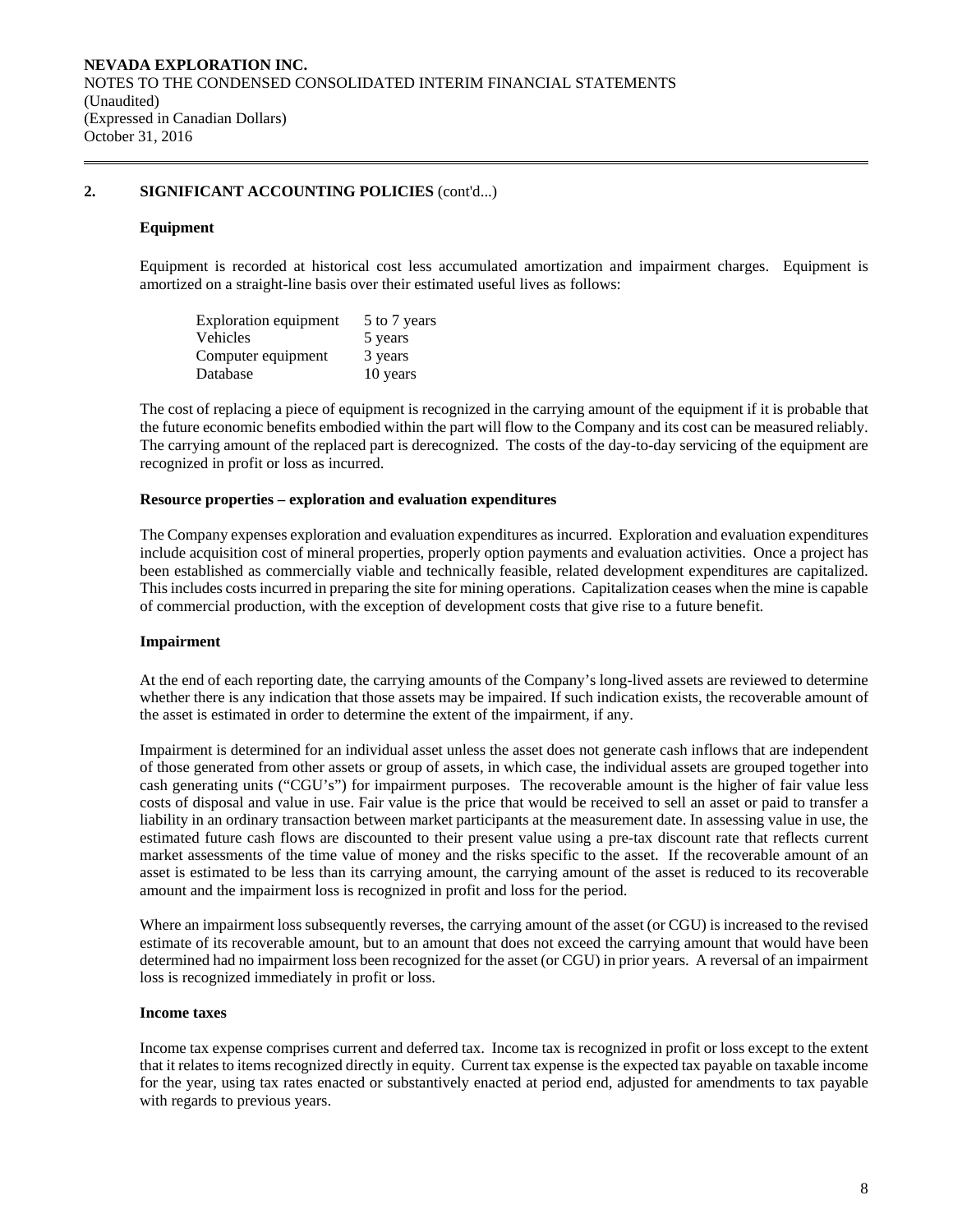# **2. SIGNIFICANT ACCOUNTING POLICIES** (cont'd...)

#### **Income taxes** (cont'd…)

Deferred taxes are recorded using the liability method, providing for temporary differences, between the carrying amounts of assets and liabilities for financial reporting purposes and the amounts used for taxation purposes. Temporary differences are not provided for relating to goodwill not deductible for tax purposes, the initial recognition of assets or liabilities that do not affect either accounting or taxable loss, or differences relating to investments in subsidiaries to the extent that they will probably not reverse in the foreseeable future. The amount of deferred tax provided is based on the expected manner of realization or settlement of the carrying amount of assets and liabilities, using tax rates enacted or substantively enacted at the statement of financial position date.

A deferred tax asset is recognized only to the extent that it is probable that future taxable profits will be available against which the asset can be utilized. To the extent that the Company does not consider it probable that a deferred tax asset will be recovered, it does not recognize that excess.

#### **Provision for environmental rehabilitation**

The Company recognizes the fair value of a liability for the provision for environmental rehabilitation in the year in which it is incurred when a reliable estimate of fair value can be made.

Changes in the liability for an asset retirement obligation due to the passage of time will be measured by applying an interest method of allocation. The amount will be recognized as an increase in the liability and an accretion expense in the consolidated statement of comprehensive loss. Changes resulting from revisions to the timing or the amount of the original estimate of undiscounted cash flows are recognized as an increase or a decrease to the carrying amount of the liability. As at July 31, 2016, the Company recorded \$13,056 (April 30, 2016 - \$nil) for an environmental rehabilitation provision. During the quarter ended October 31, 2016, this provision was completed. Accordingly, as at October 31, 2016, the Company has not recorded any provision for environmental rehabilitation.

#### **Warrants**

Proceeds from unit placements are allocated between shares and warrants issued according to their relative fair value. The relative fair value of the share component is credited to capital stock and the relative fair value of the warrant component is credited to warrants reserve. Upon exercise of warrants, consideration paid by the warrant holder together with the amount previously recognized in warrants reserve is recorded as an increase to capital stock. Upon expiration of warrants, the amount applicable to warrants expired is recorded as an increase to capital stock.

#### **Basic and diluted loss per common share**

Basic loss per share is calculated by dividing the loss for the year by the weighted average number of common shares outstanding during the year.

 Diluted loss per share is determined by adjusting the loss attributable to common shareholders by the weighted average number of common shares outstanding for the dilutive effect of options, warrants and similar instruments. Under this method the dilutive effect on loss per share is recognized on the use of the proceeds that could be obtained upon exercise of options, warrants and similar instruments. It assumes that the proceeds would be used to purchase common shares at the average market price during the year. As at October 31, 2016 and April 30, 2016, warrants and options outstanding are anti-dilutive.

#### **Share-based payments**

The Company grants stock options to acquire common shares of the Company to directors, officers, employees and consultants. An individual is classified as an employee when the individual is an employee for legal or tax purposes, or provides services similar to those performed by an employee.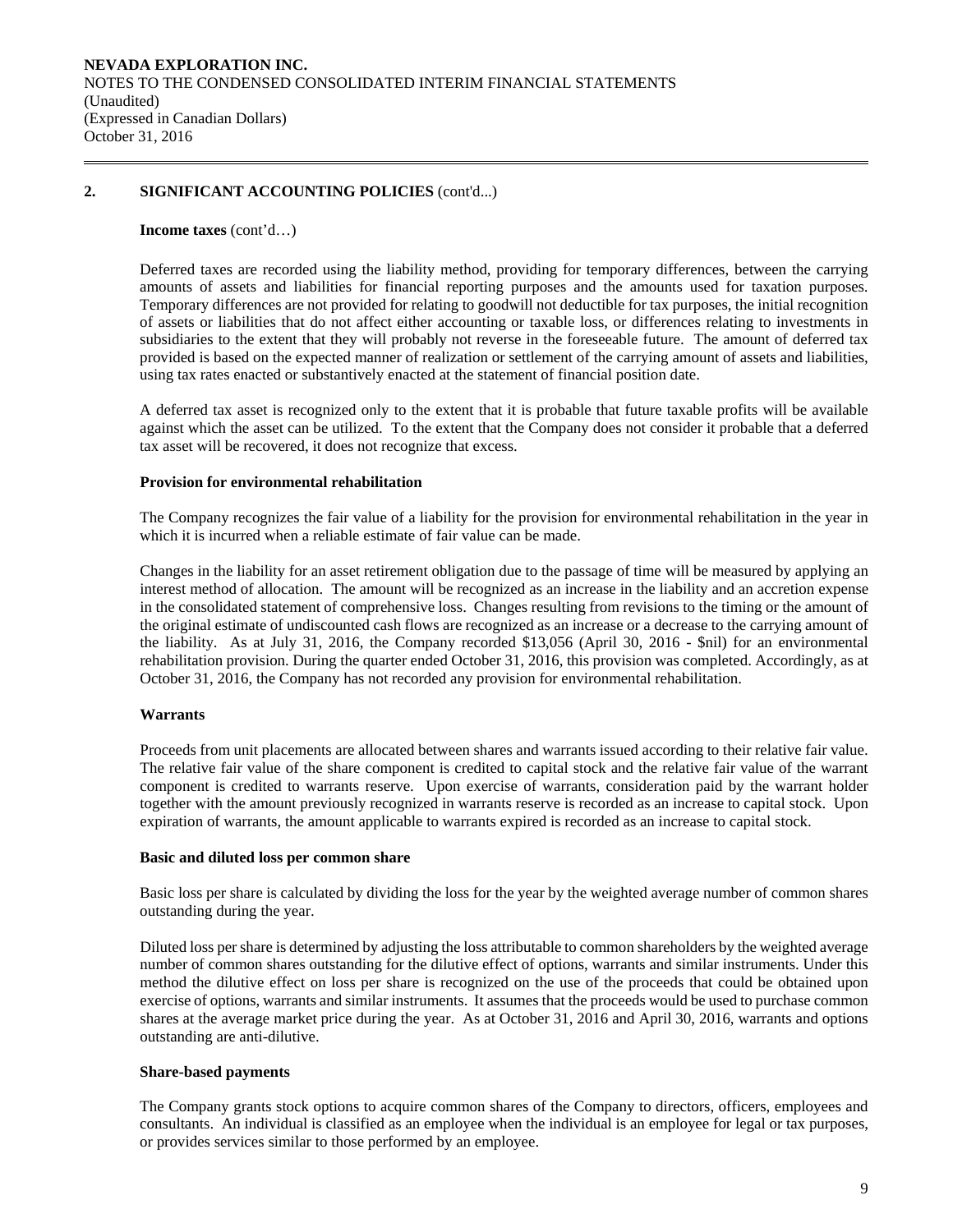# **2. SIGNIFICANT ACCOUNTING POLICIES** (cont'd...)

#### **Share-based payments** (cont'd…)

The fair value of employee stock options is measured on the date of grant, using the Black-Scholes option pricing model, and is recognized over the vesting period. In situations where equity instruments are issued to non-employees and some or all of the goods or services received by the entity as consideration cannot be reliably measured, they are measured at the fair value of the share-based payment consideration. Consideration paid for the shares on the exercise of stock options together with the fair value of the stock options previously recognized is credited to capital stock. When vested options are not exercised by the expiry date, the amount previously recognized in share-based payment is transferred to deficit. The Company estimates a forfeiture rate and adjusts the corresponding expense each period based on an updated forfeiture estimate.

### **Receivables**

Receivables are recorded at face value less any provisions for uncollectible amounts considered necessary.

#### **Revenue recognition**

Project management and consulting revenue is recognized at the time the service is provided and collection is reasonably assured.

#### **Foreign currencies**

 Foreign currency transactions are initially recorded in the functional currency at the transaction date exchange rate. At closing date, monetary assets and liabilities denominated in a foreign currency are translated into the functional currency at the closing date exchange rate, and non-monetary assets and liabilities, at the historical rates. Exchange differences arising on the settlement of monetary items or on translating monetary items at different rates from those at which they are translated on initial recognition during the period or in previous consolidated financial statements are recognized in profit or loss.

For the purpose of presenting consolidated financial statements, the assets and liabilities of Pediment Gold LLC are expressed in Canadian dollars using the exchange rates prevailing at the end of the reporting period. Income and expense items are translated at the average exchange rates for the period, unless exchange rates fluctuated significantly during the period, in which case exchange rates at the dates of the transactions are used. Exchange differences are recognized in other comprehensive income and reported as currency translation reserve in equity.

 Foreign exchange gains and losses arising from a monetary item receivable or payable to a foreign operation, the settlement of which is neither planned nor likely to occur in the foreseeable future and which in substance is considered to form a part of the net investment in the foreign operation, are recognized in foreign currency translation in the currency translation reserve.

#### **Financial instruments**

#### Financial assets

Financial assets are classified as into one of the following categories based on the purpose for which the asset was acquired. The Company's accounting policy for each category is as follows:

*Fair value through profit or loss ("FVTPL")* – This category comprises derivatives, or assets acquired or incurred principally for the purpose of selling or repurchasing in the near term. They are carried in the statement of financial position at fair value with changes in fair value recognized in profit or loss.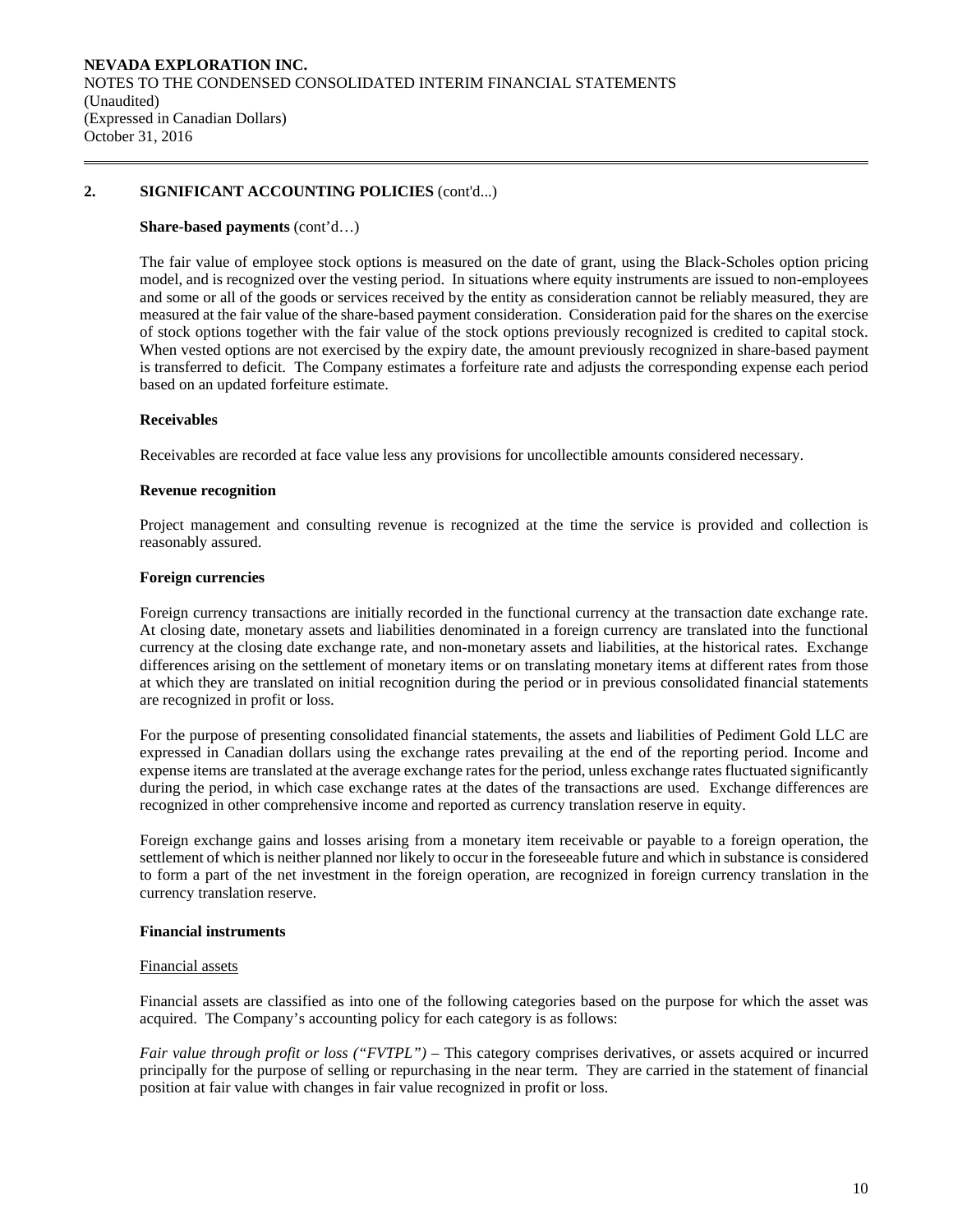# **2. SIGNIFICANT ACCOUNTING POLICIES** (cont'd…)

#### **Financial instruments** (cont'd…)

*Loans and receivables ("LAR") -* Loans and receivables are financial assets with fixed or determinable payments that are not quoted in an active market. Such assets are initially recognized at fair value plus any directly attributable transaction costs. Subsequent to initial recognition, loans and receivables are measured at amortized cost using the effective interest method, less any impairment losses.

*Held-to-maturity ("HTM") -* These assets are non-derivative financial assets with fixed or determinable payments and fixed maturities that the Company's management has the positive intention and ability to hold to maturity. These assets are measured at amortized cost using the effective interest method. If there is objective evidence that the asset is impaired, determined by reference to external credit ratings and other relevant indicators, the financial asset is measured at the present value of estimated future cash flows. Any changes to the carrying amount of HTM financial assets, including impairment losses, are recognized in profit or loss.

*Available-for-sale ("AFS") -* Non-derivative financial assets not included in the above categories are classified as available-for-sale. They are carried at fair value with changes in fair value recognized directly in equity. Investments in equity instruments classified as available-for-sale that do not have a quoted market price in an active market and whose fair value cannot be reliably measured are measured at cost. Where a decline in the fair value of an availablefor-sale financial asset constitutes objective evidence of impairment and at disposal, the amount of the cumulative loss is removed from equity and recognized in profit or loss.

#### Financial liabilities

Financial liabilities are classified into one of two categories, based on the purpose for which the liability was acquired. The Company's accounting policy for each category is as follows:

*Fair value through profit or loss ("FVTPL")* – This category comprises derivatives, or liabilities acquired or incurred principally for the purpose of selling or repurchasing in the near term. They are carried in the consolidated statement of financial position at fair value with changes in fair value recognized in profit or loss.

*Other financial liabilities ("OFL") -* This category includes accounts payable and accrued liabilities, finance lease obligations, and short term demand loan all of which are recognized at amortized cost.

| <b>Financial Instrument</b>              | Classification |
|------------------------------------------|----------------|
| Cash                                     | LAR            |
| Short term investments                   | <b>FVTPL</b>   |
| Deposits and bonds                       | LAR            |
| Accounts payable and accrued liabilities | OFL.           |
| Finance lease obligations                | OFL            |

Carrying values of financial assets and financial liabilities approximate fair value.

#### Impairment

All financial assets except for those at FVTPL, are subject to review for impairment at least at each reporting date. Financial assets are impaired when there is any objective evidence that the estimated cash flows of a financial asset or group of financial assets are negatively impacted. The carrying amount of the financial asset is directly reduced by any impairment loss. Evidence of impairment could include:

- significant financial difficulty of the issuer or counterparty; or
- default or delinquency in interest or principal payments by the borrower; or
- it becomes probable that the borrower will enter into bankruptcy or financial reorganization.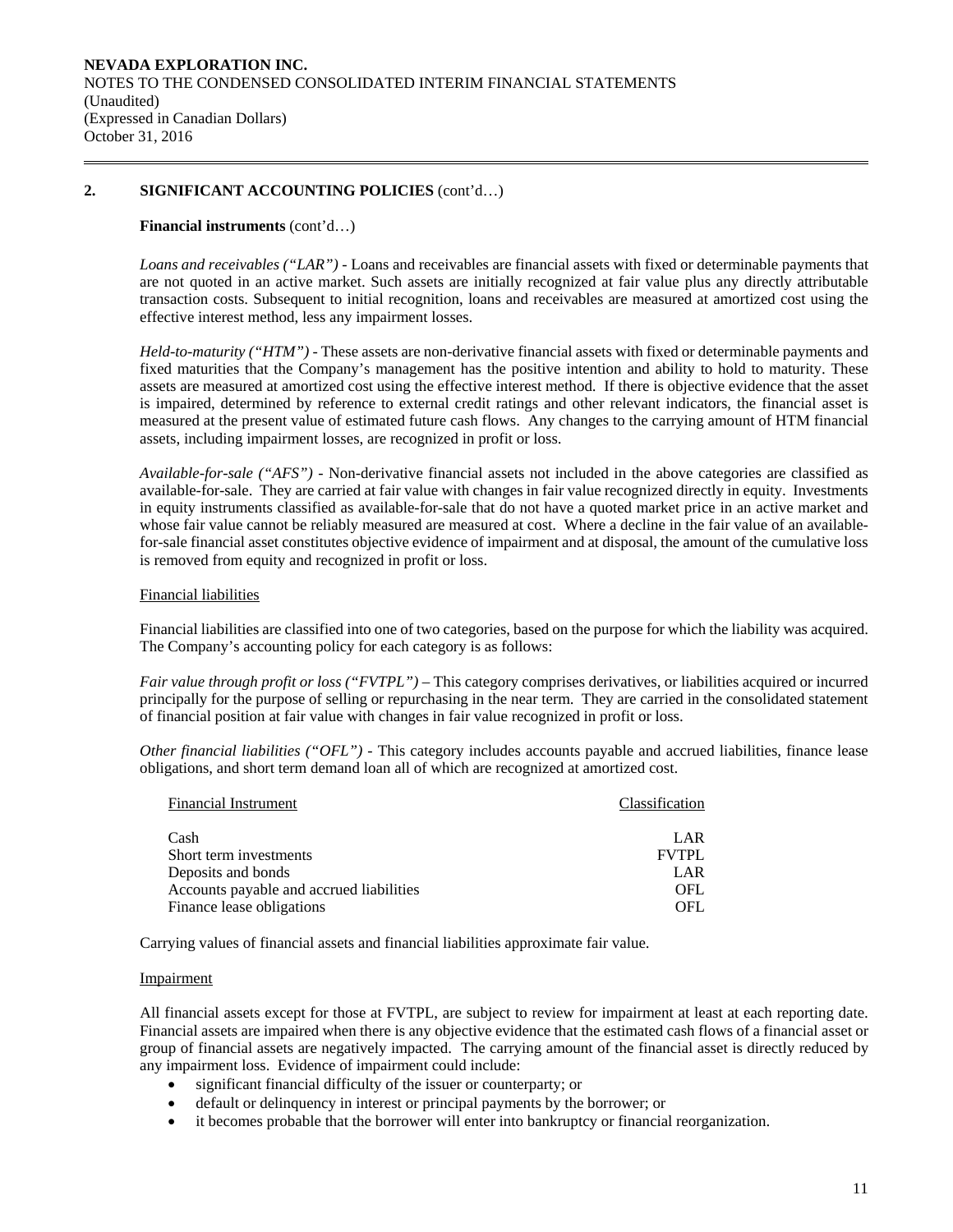# **2. SIGNIFICANT ACCOUNTING POLICIES** (cont'd…)

#### **Provisions**

A provision is recognized if, as a result of a past event, the Company has a present legal or constructive obligation that can be estimated reliably, and it is probable that an outflow of economic benefits will be required to settle the obligation. Provisions are determined by discounting the future cash flows at a pre-tax rate that reflects current market assessments of the time value of money and the risks specific to the liability. Provisions are not recognized for future operating losses.

#### **Leases**

Leases that transfer substantially all of the benefits and risks of ownership of the assets to the Company are accounted for as finance lease obligations. At the time the finance lease obligation is entered into, an asset is recorded together with the related obligation. Assets under finance lease obligations are depreciated over their estimated useful lives.

#### **New Accounting Standards and Amendments to Existing Standards**

#### New or revised standards and amendments to existing standards not yet effective

 The Company has not applied the following new or revised standards and amendments that have been issued but are not yet effective:

- New standard IFRS 9, *Financial Instruments*, was issued in final form in July 2014 and will replace IAS 39, *Financial Instruments: Recognition and Measurement.* IFRS 9 introduces new requirements for classifying and measuring financial assets. This standard is effective for years beginning on or after January 1, 2018. The impact of this amendment is to be determined.
- New standard IFRS 16, *Leases*, specifies how an IFRS reporter will recognize, measure, present and disclose leases. The standard provides a single lessee accounting model, requiring lessees to recognize assets and liabilities for all leases unless the lease term is 12 months or less or the underlying asset has a low value. Lessors continue to classify leases as operating or finance, with IFRS 16's approach to lessor accounting substantially unchanged from its predecessor, IAS 17. This standard is effective for reporting periods beginning on or after January 1, 2019. The impact of this amendment is to be determined.
- New standard IFRS 15, *Revenue from contracts with customers*, provides guidance on how and when revenue from contracts with customers to be recognized, along with new disclosure requirements in order to provide financial statement users with more information and relevant information. This standard is effective for reporting periods on or after January 1, 2018. The impact of this standard is to be determined

The Company plans to adopt these standards as soon as they become effective for the Company's reporting period.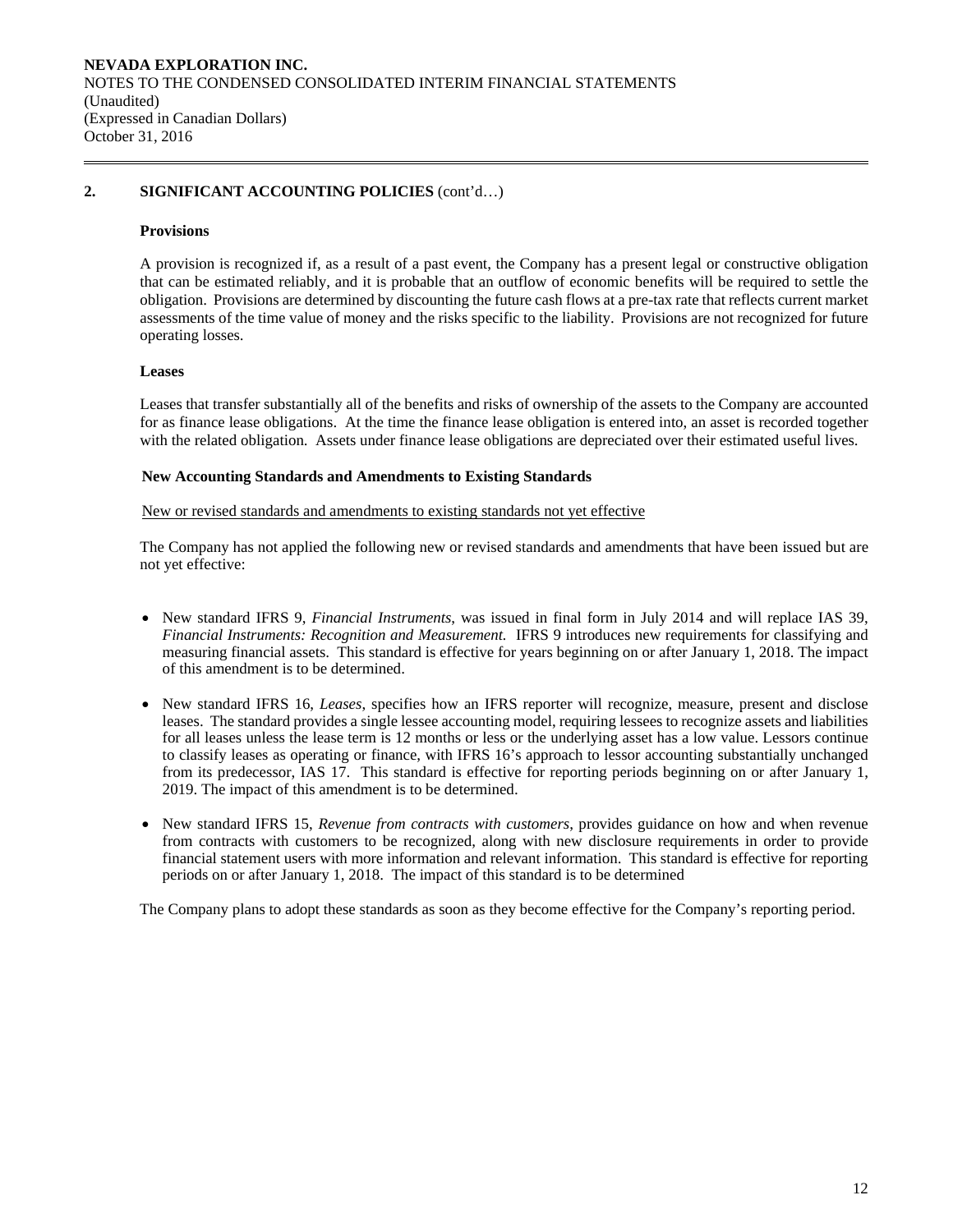# **3. CHANGE IN ACCOUNTING POLICY**

During the year ended April 30, 2016, the Company retroactively changed its accounting policy for exploration and evaluation expenditures. Previously, the Company capitalized acquisition costs and deferred exploration and evaluation expenditures of mineral properties to the specific mineral properties, net of recoveries received.

Under the new policy, exploration and evaluation expenditures incurred prior to the establishment of technical feasibility and commercial viability of extracting mineral resources and prior to a decision to proceed with mine development are charged to operations as incurred. As required by IAS8 – Accounting Policies, Changes in Accounting Estimates and Errors, the Company included the restated statement of financial position as of May 1, 2014 in the April 30, 2016 consolidated financial statements.

Management considers this accounting policy to provide more reliable and relevant information and more clearly represents the Company's activities.

|                                            | As previously<br>reported | <b>Adjustment</b> | <b>Restated</b>          |  |
|--------------------------------------------|---------------------------|-------------------|--------------------------|--|
| Exploration and evaluation assets          | \$<br>3,442,023           | $(3,442,023)$ \$  | $\overline{\phantom{a}}$ |  |
| Total assets                               | 3,656,933                 | (3,442,023)       | 214,910                  |  |
| Reserves                                   | (1,163,289)               | 638,333           | (524, 956)               |  |
| Deficit                                    | 14,393,150                | 2,803,690         | 17,196,840               |  |
| Total shareholder's equity                 | 3,138,870                 | (3,442,023)       | (303, 153)               |  |
| Total liabilities and shareholder's equity | 3,656,933                 | (3,442,023)       | 214,910                  |  |

The consolidated financial statement impact as at April 30, 2015 is as follows:

Exploration and evaluation costs that were capitalized and previously disclosed during the period ended October 31, 2015 have now been expensed in the statement of loss and comprehensive loss in accordance with the change in accounting policy. Impairment charges on the exploration and evaluation assets during the period ended October 31, 2015 were re-classed to deficit as they would have been expensed in the prior year in accordance with the change in accounting policy. As all exploration and evaluation assets were held in the US subsidiary, the cumulative translation reserve has been adjusted as the change in accounting policy resulted in the restatement of foreign exchange translation on exploration and evaluation assets. Exploration and evaluation costs that were recorded as an investing activity in the statement of cash flows for the period ended October 31, 2015 are now recorded as cash flows used in operating activities.

# **4. ACCOUNTS RECEIVABLE**

The accounts receivable are as follows:

|                                    | October 31,<br>2016   |      | April 30,<br>2016 |
|------------------------------------|-----------------------|------|-------------------|
| GST receivable<br>Other receivable | 27,455<br>\$<br>1,556 | - \$ | 16,506            |
| Total                              | 29,011                | \$   | 16,506            |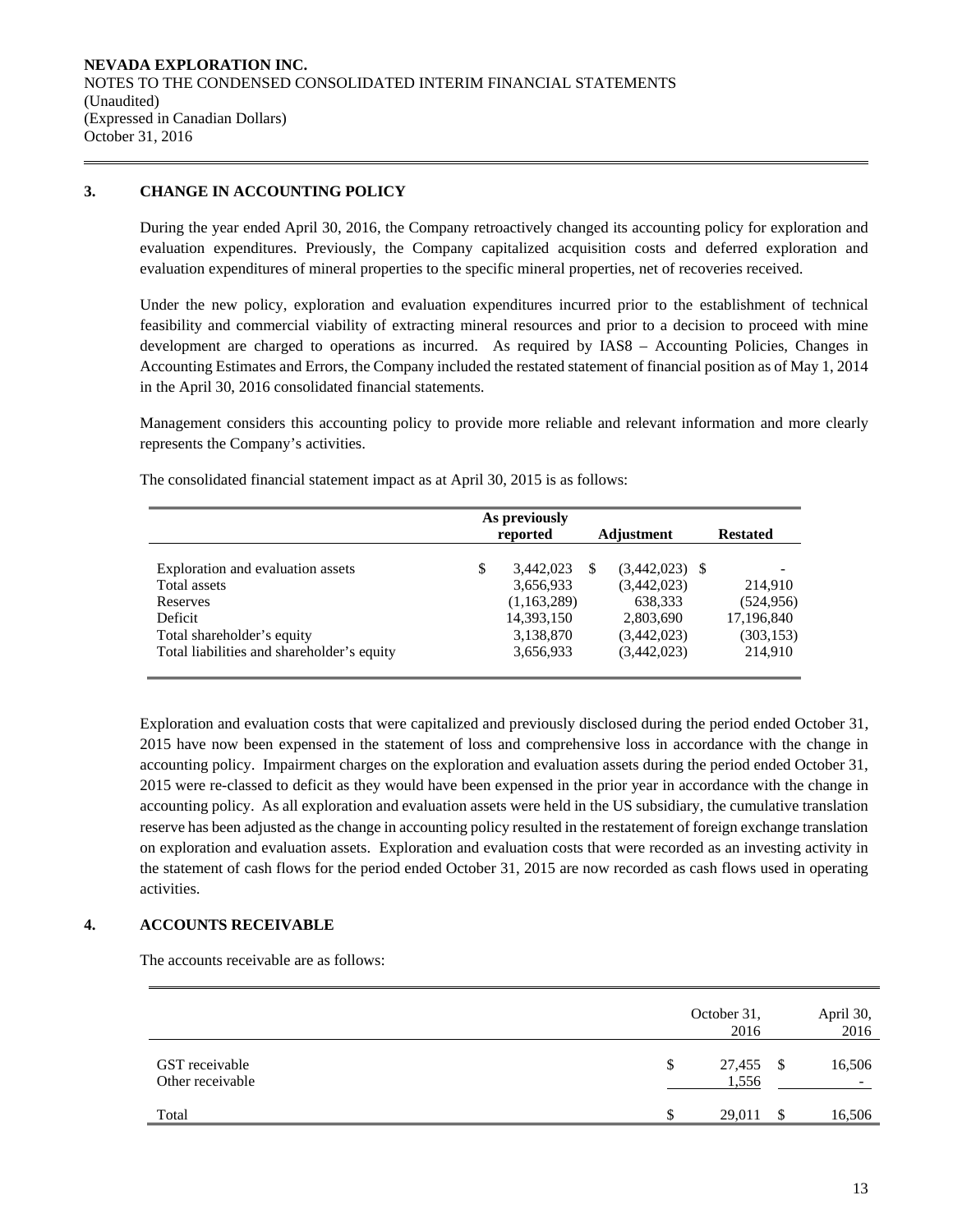### **5. PREPAID EXPENSES**

The prepaid expenses for the Company are as follows:

|                                                  | October 31,<br>2016         | April 30,<br>2016        |
|--------------------------------------------------|-----------------------------|--------------------------|
| Security deposit for rental of premises<br>Other | 7,887<br>148,162<br>156,049 | 7,635<br>3,960<br>11,595 |

# **6. SHORT TERM INVESTMENTS**

|                                      |               |               |        |          | October 31,<br>2016   |     | April 30,<br>2016     |
|--------------------------------------|---------------|---------------|--------|----------|-----------------------|-----|-----------------------|
|                                      | <b>Number</b> |               | Cost   |          | <b>Carrying Value</b> |     | <b>Carrying Value</b> |
| Spruce Ridge Resources Ltd. - Shares | 170,068       | <sup>\$</sup> | 25,000 | <b>S</b> | 6.803                 | \$. | 8,503                 |

During the six period ended October 31, 2016, the Company revalued the shares based on the market price at October 31, 2016 resulting in an unrealized loss of \$1,700 (2015 – \$1,701).

# **7. RELATED PARTY TRANSACTIONS**

During the period ended October 31, 2016, the Company:

i) paid or accrued \$22,000 in professional fees to a firm in which the Chief Financial Officer of the Company is a partner.

During the period ended October 31, 2015, the Company:

- i) paid or accrued \$24,520 in professional fees to a firm in which the Chief Financial Officer of the Company is a partner.
- ii) Issued 2,500,000 common shares at a price of \$0.05 and paid \$49,976 in cash to settle a total of \$246,339 in accrued salaries with directors of the Company resulting in a gain of \$71,363.

The amounts included in accounts payable and accrued liabilities which are due to related parties are as follows:

|                                                                                                               | October 31,<br>2016 | April 30,<br>2016 |
|---------------------------------------------------------------------------------------------------------------|---------------------|-------------------|
| Due to a firm of which the Chief Financial Officer is a partner<br>Due to management of the Company (Note 16) | 26.435<br>-         | 26,225<br>2,000   |
|                                                                                                               | 26.435              | 28,225            |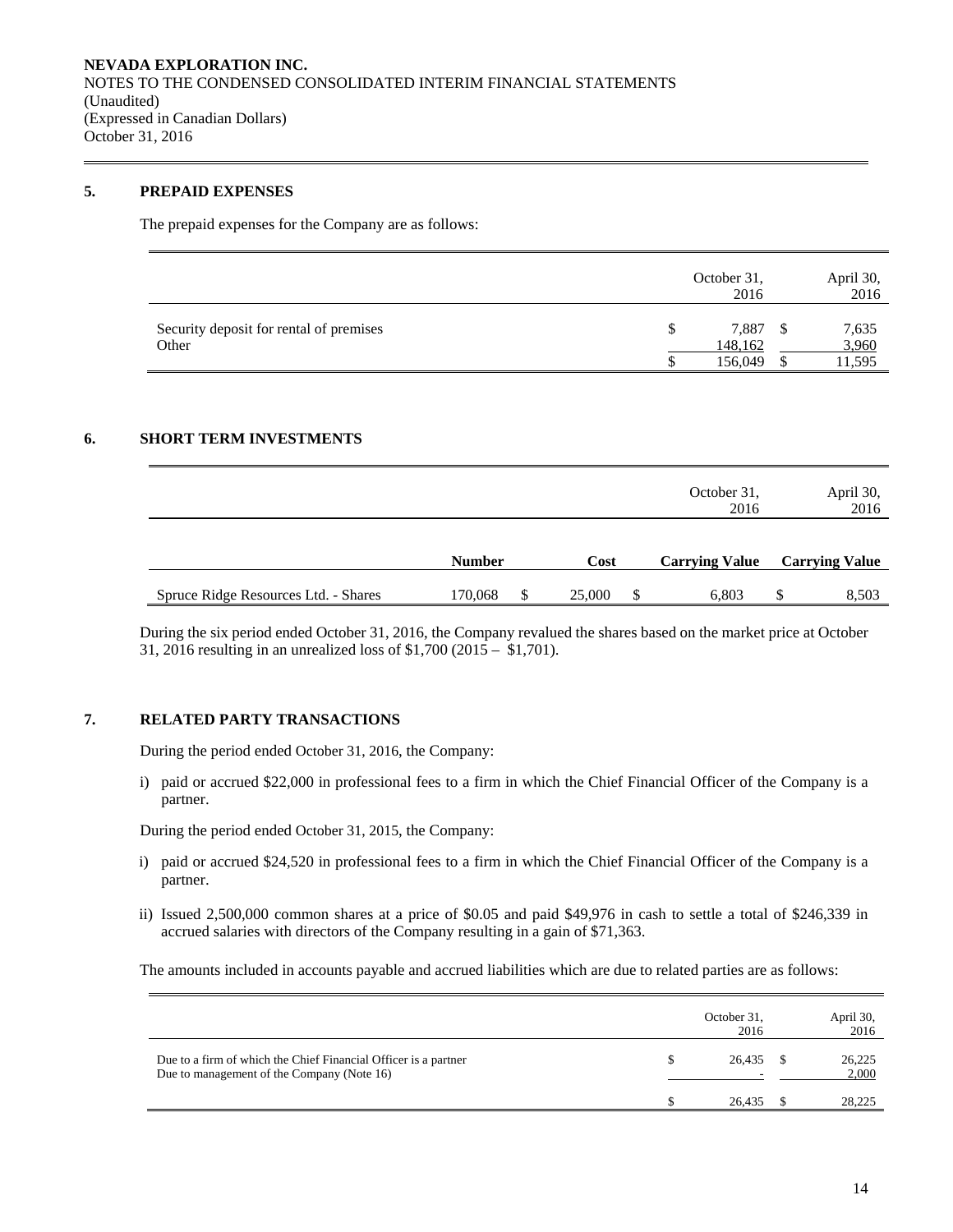# **8. EQUIPMENT**

|                                                                                                                  |          | <b>Vehicles</b>                             |          | <b>Exploration</b><br>equipment                     |          | Computer<br>Equipment                   |          | <b>Database</b> |          | <b>Total</b>                               |  |
|------------------------------------------------------------------------------------------------------------------|----------|---------------------------------------------|----------|-----------------------------------------------------|----------|-----------------------------------------|----------|-----------------|----------|--------------------------------------------|--|
| Cost<br>Balance - April 30, 2015<br>Acquisition<br>Disposal<br>Effect of translation                             | \$       | 93,234<br>(37,036)<br>6,896                 | \$       | 179.887<br>L,<br>7,217                              | \$       | 140,113<br>18,671<br>$\sim$<br>4,575    | \$       |                 | \$       | 413,234<br>18.671<br>(37,036)<br>18,688    |  |
| Balance - April 30, 2016<br>Acquisition<br>Disposal<br>Effect of translation                                     | \$       | 63,094<br>$\overline{\phantom{a}}$<br>4,339 | \$       | 187,104<br>$306,802^{i}$<br>$\mathcal{L}$<br>23,207 | \$       | 163,359<br>3,459<br>(157, 320)<br>5,712 | \$       | $86,619^{ii)}$  | \$       | 413.557<br>396,880<br>(157, 320)<br>33,258 |  |
| Balance - October 31, 2016                                                                                       | \$       | 67,433                                      | \$       | 517,113                                             | \$       | 15,210                                  | \$       | 86,619          | \$       | 686,375                                    |  |
| <b>Accumulated amortization</b><br>Balance - April 30, 2015<br>Disposal<br>Amortization<br>Effect of translation |          | 34,416<br>(37,036)<br>11,778<br>4,838       |          | 175,333<br>2,480<br>6,923                           |          | 43,842<br>8,760<br>(7, 493)             |          |                 |          | 274,591<br>(37,036)<br>23,018<br>4,268     |  |
| Balance - April 30, 2016<br>Amortization<br>Disposal<br>Effect of translation                                    | \$       | 34,996<br>5,834<br>2,579                    | \$       | 184,736<br>1,230<br>÷.<br>12,740                    | \$       | 147,633<br>870<br>(157, 320)<br>20,861  | \$       |                 | \$       | 367,365<br>7,934<br>(157, 320)<br>36,180   |  |
| Balance - October 31, 2016                                                                                       | \$       | 43,409                                      | \$       | 198,706                                             | \$       | 12,044                                  | \$       | $\overline{a}$  | \$       | 254,159                                    |  |
| <b>Impairment</b><br>Balance - April 30, 2015<br><b>Impairment</b> loss<br><b>Effect of translation</b>          | \$       | L.                                          | \$       |                                                     | \$       | 102,524<br>(8,803)                      | \$       |                 | \$       | 102,524<br>(8, 803)                        |  |
| Balance - April 30, 2016<br>Disposal                                                                             | \$       | L.<br>$\frac{1}{2}$                         | \$       |                                                     | \$       | 93,721<br>(93, 721)                     | \$       |                 | \$       | 93,721<br>(93, 721)                        |  |
| Balance - October 31, 2016                                                                                       | \$       |                                             | \$       |                                                     | \$       | $\overline{\phantom{a}}$                | \$       |                 | \$       |                                            |  |
| <b>Carrying amounts</b><br>As at April 30, 2016<br>As at October 31, 2016                                        | \$<br>\$ | 28,098<br>24,024                            | \$<br>\$ | 2,368<br>318,407                                    | \$<br>\$ | 15,726<br>3,166                         | \$<br>\$ | 86,619          | \$<br>\$ | 46.192<br>432,216                          |  |

i) During the period ended October 31, 2016, the Company started construction of a drilling rig and purchased an air compressor for a total of \$306,802. As the drilling rig is still under test runs, no amortization has been taken as it is not yet available for use in the manner intended by management.

ii) During the period ended October 31, 2016, the Company began to capitalize the cost of building a database which is expected to be put to work in the third quarter. As the database is not yet available for use in the manner intended by management, no amortization has been taken.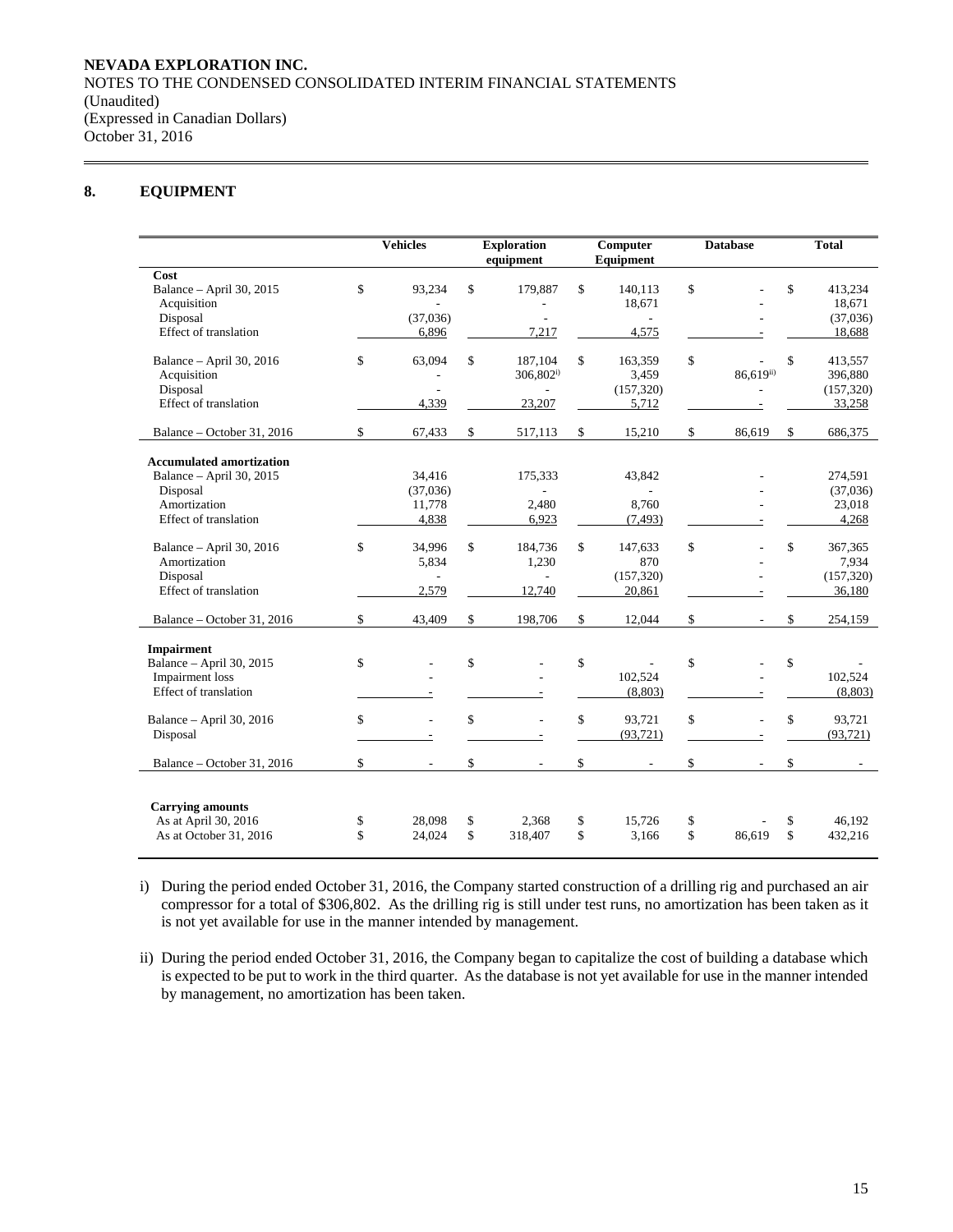# **9. RESOURCE PROPERTIES**

Resource properties expenditures for the six-month period ended October 31,

|                           | 2016          | 2015          |
|---------------------------|---------------|---------------|
| <b>Grass Valley</b>       | 140,679       | 60,340        |
| <b>South Grass Valley</b> | 209,549       | 6,972         |
| <b>Kelly Creek</b>        | 161,759       | 107,005       |
| Awakening                 | 7,497         | 1,312         |
| <b>Hot Pot</b>            |               | 26,309        |
|                           | \$<br>519,484 | \$<br>201,938 |

### **Grass Valley Project (GV)**

As at October 31, 2016, the Company's Grass Valley Project consists of 192 (April 30, 2016 - 192) unpatented mining claims held directly by the Company covering approximately  $15.5 \text{ km}^2$  (April 30,  $2016 - 15.5 \text{ km}^2$ ).

# **South Grass Valley (SGV)**

As at October 31, 2016, the Company's South Grass Valley Project consists of 264 (April 30, 2016 - 32) unpatented mining claims held directly by the Company covering approximately 22.1 km<sup>2</sup> (April 30, 2016 – 2.6 km<sup>2</sup>).

# **Kelly Creek (KC)**

The Company's has combined its former Hot Pot Project into its Kelly Creek Project, the combination of which is now together referred to as the Kelly Creek Project.

As at October 31, 2016, the Company's Kelly Creek Project consists of:

- $\bullet$  180 (April 30, 2016 76) unpatented mining claims held directly by the company, covering approximately  $21.6 \text{ km}^2 \text{ (April 30, } 2016 - 5.3 \text{ km}^2);$
- 209 (April 30, 2016 209) unpatented mining claims leased by the Company from Genesis Gold Corporation through a Mining Lease and Option to Purchase Agreement (the "Genesis Agreement"), covering approximately  $16.6 \text{ km}^2$  (April 30,  $2016 - 16.6 \text{ km}^2$ ); and
- approximately 8.8 km<sup>2</sup> (April 30, 2016 8.8 km<sup>2</sup>) of private land leased by the Company under a Mining Lease Agreement (the "Hot Pot Lease").

The Company entered into the Genesis Agreement on October 1, 2009 and as amended on August 25, 2015, to acquire a 100% interest in the Genesis's Hot Pot claims. Under the Genesis Agreement, the Company is the Operator and has the option to purchase 100% of the Genesis claims for 100,000 common shares (50,000 shares issued in 2011, 50,000 shares issued in 2010) and USD\$1,500,000, subject to a 1.5% Net Smelter Return Royalty ("Royalty"), and the following advance royalty payments: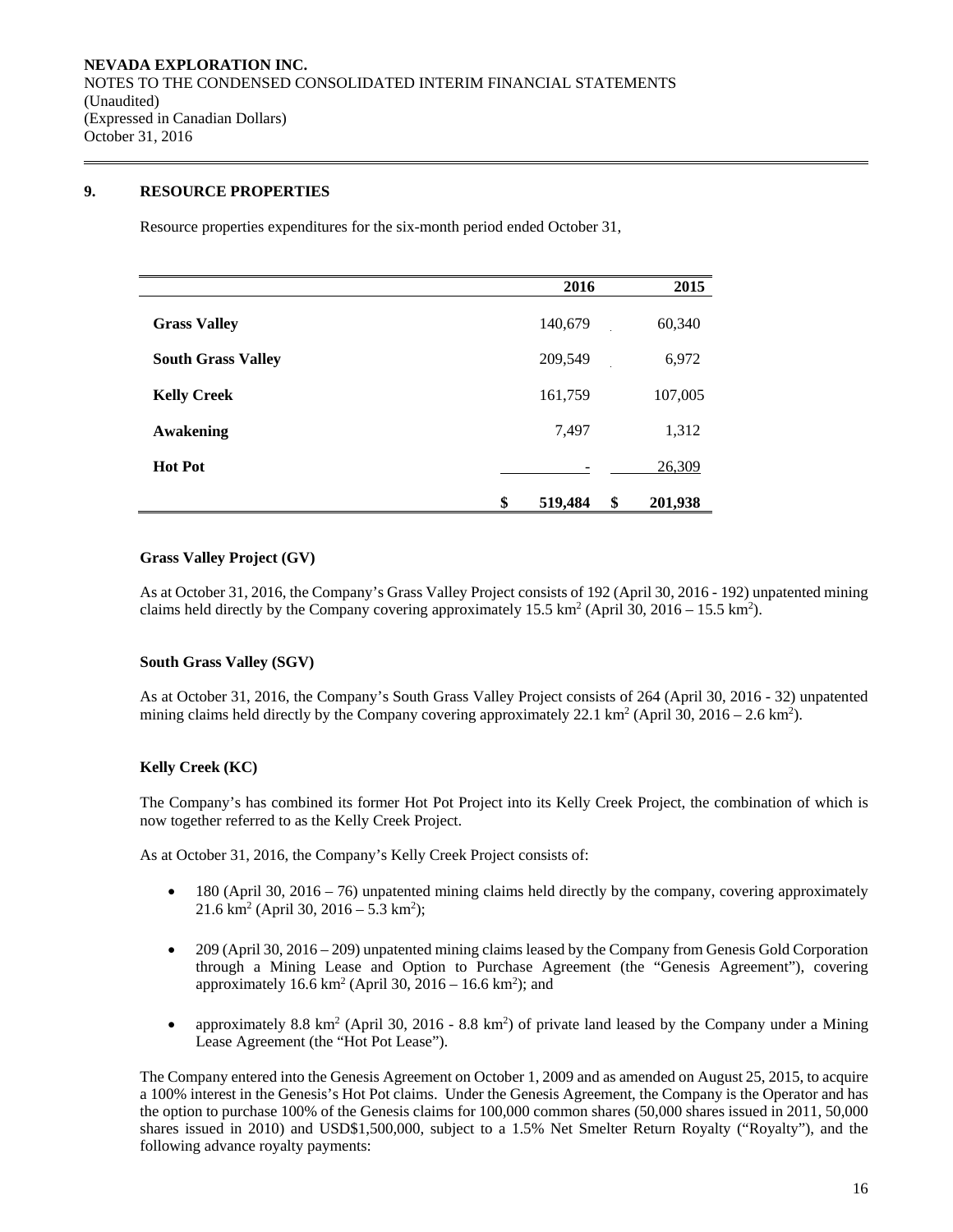# **9. RESOURCE PROPERTIES** (cont'd…)

**Kelly Creek (KC)** (cont'd…)

| $1st$ anniversary (October 1, 2010)               | S. | 5,000 USD  | (paid)       |
|---------------------------------------------------|----|------------|--------------|
| $2nd$ anniversary (October 1, 2011)               |    | 10,000 USD | (paid)       |
| 3 <sup>rd</sup> anniversary (October 1, 2012)     |    | 10,000 USD | (paid)       |
| $4th$ anniversary (October 1, 2013)               |    | 10,000 USD | (paid)       |
| 5 <sup>th</sup> and each subsequent anniversaries |    | 10,000 USD | $i)$ & $ii)$ |

- i) During the year ended April 30, 2015, the Company issued 80,000 Common shares, plus agreed to pay \$10,000 USD to satisfy the October 1, 2014 payment (paid).
- ii) On August 25, 2015, the Company and Genesis Gold Corporation agreed to amend the terms of the Genesis Agreement to reduce the annual payments due on October 1, 2015 (paid); October 1, 2016 (paid); and October 1, 2017, from \$50,000 USD to \$10,000 USD, subject to each party's rights under the Genesis Agreement.

The Company entered into the Hot Pot Lease on September 16, 2004, for an initial term of 10 years, as amended on September 2, 2011, and February 25, 2016. Any mineral production on the Project is subject to a 3% Net Smelter Return Royalty (the "Royalty") to the property owner, subject to the Company's right to reduce the Royalty by 1% to 2% for \$2,000,000 USD. Under the February 25, 2016, amendment, the term of the Hot Pot Lease was extended to 20 years, until September 16, 2024, subject to the following payments:

| -SS | 10,000 USD | (paid)             |
|-----|------------|--------------------|
|     | 15,000 USD |                    |
|     | 20,000 USD |                    |
|     |            | $5,000$ USD (paid) |

All of the Company's mineral interests at Hot Pot are subject to a 1.25% NSR to Royal Gold, Inc.

#### **Awakening (AW)**

As at October 31, 2016, the Company's Awakening Project consists of 6 (April 30, 2016 - 6) unpatented mining claims held directly by the Company covering approximately  $0.5 \text{ km}^2$  (April 30,  $2016 - 0.5 \text{ km}^2$ ).

# **10. DEPOSITS AND BONDS**

|                                                                              | October 31,<br>2016         |    | April 30,<br>2016 |
|------------------------------------------------------------------------------|-----------------------------|----|-------------------|
| Security deposits <sup>(1)</sup><br>Reclamation bond deposits <sup>(2)</sup> | $11,500$ \$<br>S.<br>42,250 |    | 5,750<br>39,531   |
|                                                                              | \$<br>53,750                | -S | 45,281            |

 $\overline{11}$  Security deposits consisted of \$11,500 guaranteed investment certificate ("GIC") and bearing interest at prime less 2%. The GIC was used to secure the credit limit on a credit card.

(2) Reclamation bond deposits are required by the U.S. Bureau of Land Management ("BLM") and the U.S. Forest Service ("USFS") to ensure that any reclamation and clean-up work required on the Company's properties will be completed to the satisfaction of the BLM and the USFS.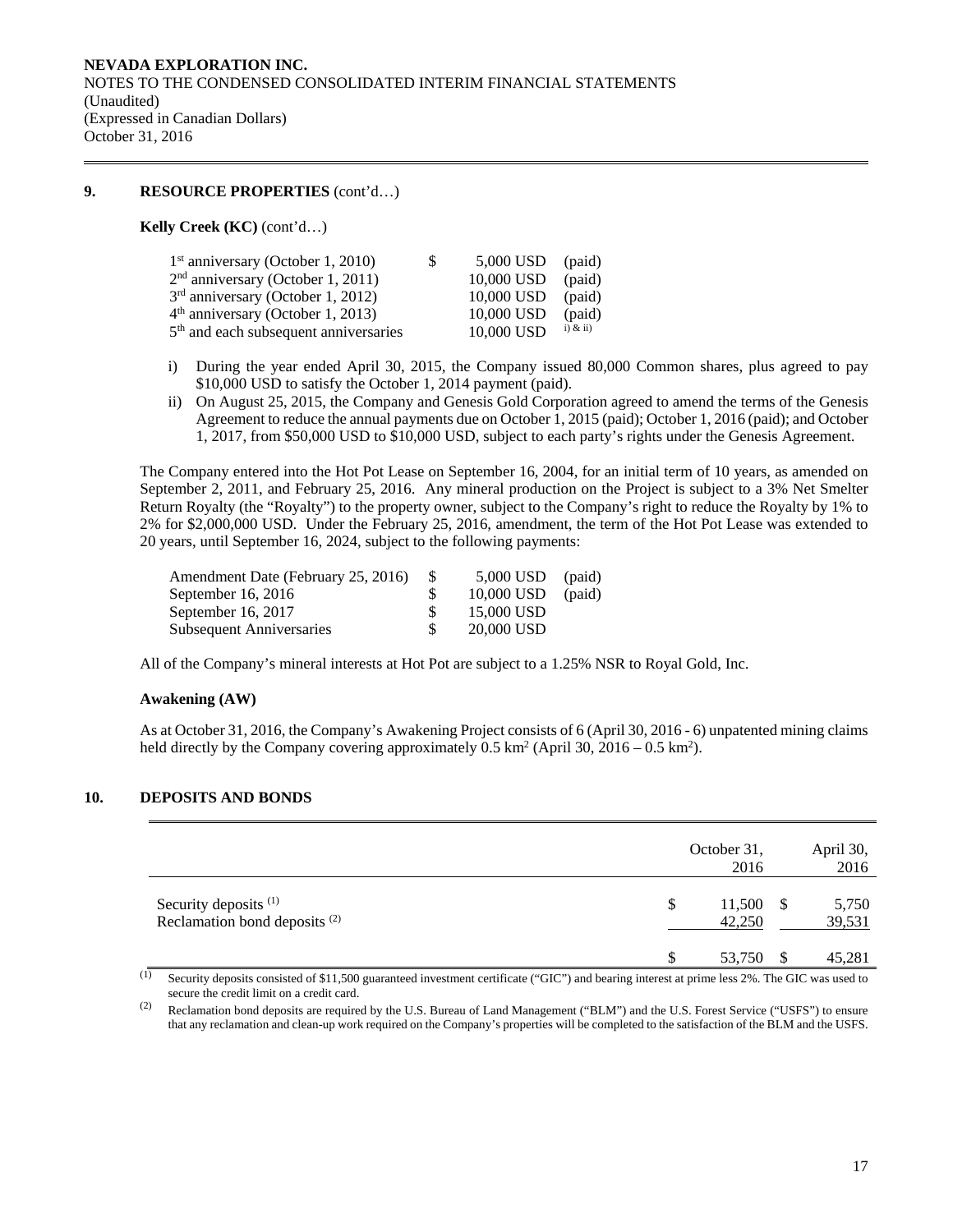# **11. ACCOUNTS PAYABLE AND ACCRUED LIABILITIES**

Accounts payable and accrued liabilities for the Company are as follows:

|                                                                                                             | October 31,<br>2016              |      | April 30,<br>2016                   |
|-------------------------------------------------------------------------------------------------------------|----------------------------------|------|-------------------------------------|
| Trade payables<br>Due to related parties (Note 7)<br>Due to key management personnel<br>Accrued liabilities | \$<br>113,546<br>26,435<br>6,000 | - \$ | 65,243<br>26,225<br>2,000<br>38,975 |
| Total                                                                                                       | \$<br>145,981                    |      | 132,443                             |

# **12. FINANCE LEASE OBLIGATIONS**

The Company has a finance lease obligation for a leased vehicle of \$26,848 (US- \$20,027), with blended monthly payments of principal and interest, bearing interest at a rate of 2.90% per annum.

|                                                                      |   | October 31,<br>2016 | April 30,<br>2016   |
|----------------------------------------------------------------------|---|---------------------|---------------------|
| Finance lease obligations<br>Deduct: amount representing interest    | S | 26,848 \$<br>(826)  | 31,184<br>(1,172)   |
| Present value of minimum lease payments due<br>Less: current portion |   | 26,022<br>(12, 341) | 30,012<br>(11, 381) |
| Non-current portion                                                  |   | 13,681              | 18,631              |

The total of principal repayments of the finance lease obligations that are due within the next one year is \$12,341 and the remaining portion for \$13,681 is due between fiscal years 2018 to 2019.

# **13. SHORT-TERM DEMAND LOAN**

|              | October 31,<br>2016      | April 30,<br>2016        |
|--------------|--------------------------|--------------------------|
| Loan payable | $\overline{\phantom{0}}$ | -                        |
|              | -                        | $\overline{\phantom{0}}$ |

During the year ended April 30, 2015, the Company entered into an unsecured non-interest bearing loan, payable on demand, with a shareholder of the Company. During the year ended April 30, 2016, the Company received \$16,958 of additional unsecured non-interest bearing loans from shareholders of the Company. The loans of \$46,958 were settled through the issuance of 939,150 units.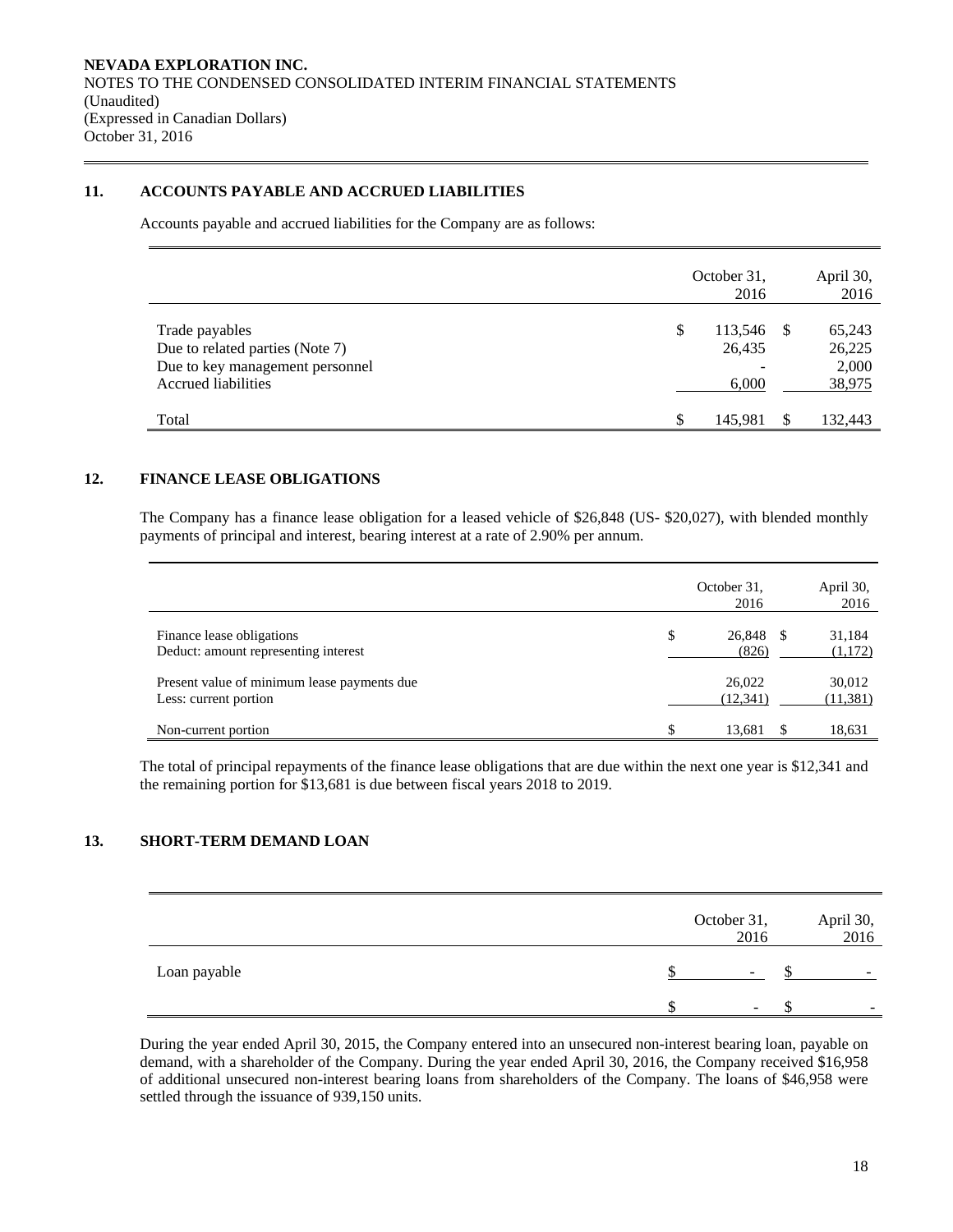# **14. CAPITAL STOCK**

a) Authorized share capital:

As at October 31, 2016, the authorized share capital of the Company was: Unlimited number of common shares without par value; Unlimited number of preferred shares without par value; and All issued shares are fully paid

b) Issued share capital:

On August 28, 2015, the Company's common shares were consolidated on the basis of one post-consolidated common share for every ten pre-consolidated common shares. The numbers of the shares presented in these condensed consolidated interim financial statements have all been adjusted to reflect the impact of this share consolidation.

During the period ended October 31, 2016, the Company:

- Completed a non-brokered private placement by issuing 2,000,000 units at a price of \$0.3525 per unit, for gross proceeds of \$705,000. Each unit consists of one common share and one-half of one transferable common share purchase warrant. Each whole warrant entitles the holder to purchase one common share at an exercise price of \$0.60 for a period of 18 months. Fair value allocated in connection to these warrants was \$187,330. In connection with the private placement, the Company paid \$21,036 as share issuance costs;
- Completed a non-brokered private placement by issuing 5,000,000 units at a price of \$0.35 per unit, for gross proceeds of \$1,750,000. Each unit consists of one common share and one-half of one non-transferable common share purchase warrant. Each whole warrant entitles the holder to purchase one common share at an exercise price of \$0.60 for a period of 18 months. Fair value allocated in connection to these warrants was \$462,940. In connection with the private placement, the Company paid \$38,366 as share issuance costs and issued 147,600 finder's units on the same terms as the units described above. The finder's shares granted were estimated to have a fair value of \$51,660. The finder's warrants granted were estimated to have a fair value of \$23,890 and were accounted for as share issuance cost; and
- Issued 6,132,000 common shares as a result of warrants exercised for gross proceeds of \$614,000.

During the period ended October 31, 2015, the Company:

- Completed its non-brokered private placement by issuing 14,100,000 units at a price of \$0.05 per unit, for gross proceeds of \$705,000. Each unit consists of one common share and one non-transferable common share purchase warrant, with each full warrant entitling the holder to purchase a common share for a period of three years at an exercise price of \$0.10. Fair value allocated in connection to these warrants was \$287,597. In connection with the private placement, the Company paid \$44,226 in share issuance costs;
- Completed bridge financing whereby the Company issued 939,150 units at a price of \$0.05 per unit to settle \$46,958 of unsecured demand loans provided to the Company by shareholders. Each unit consists of one common share and one non-transferable common share purchase warrant, with each full warrant entitling the holder to purchase a common share for a period of three years at an exercise price of \$0.10. Fair value allocated in connection to these warrants was \$18,932. In connection with the bridge financing, the Company paid \$4,896 in share issuance costs; and
- Completed a shares for debt settlement whereby the Company issued 2,500,000 common shares to the Company's management team at a price of \$0.05 per common share to settle \$125,000 of accrued salaries (Note 7).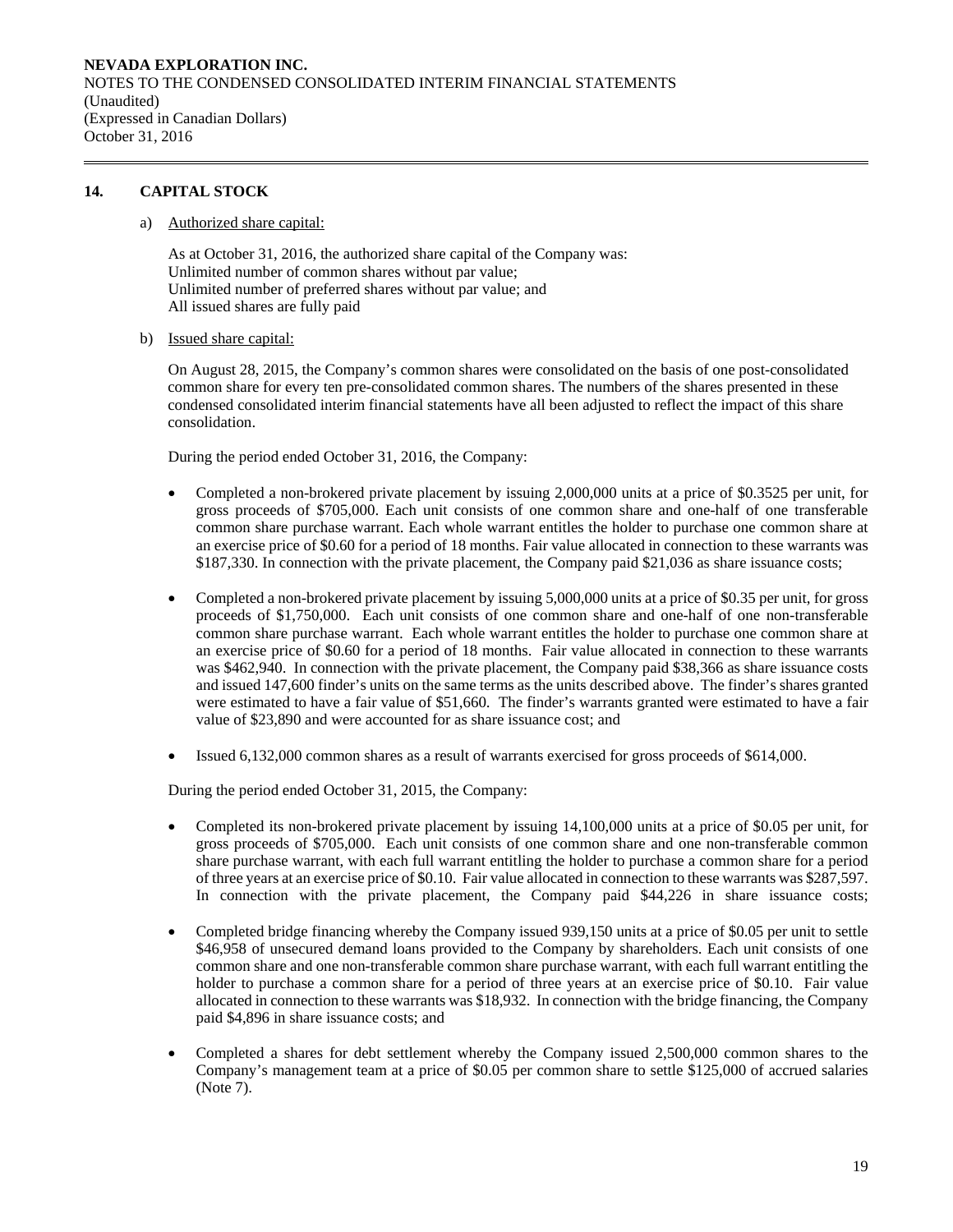# **14. CAPITAL STOCK** (cont'd…)

c) Options

The Company has a stock option plan under which it is authorized to grant options to executive officers and directors, employees and consultants enabling them to acquire up to 10% of the issued and outstanding common stock of the Company. Under the plan, the exercise price of each option equals the market price, minimum price or a discounted price of the Company's stock as calculated on the date of grant. The options can be granted for a maximum term of ten years.

During the period ended October 31, 2016, the Company granted 2,220,000 options to officers and directors of the Company expiring August 3, 2026 at an exercise price of \$0.47.

During the period ended October 31, 2015, the Company granted 1,625,000 options to officers and directors of the Company expiring October 19, 2020 at an exercise price of \$0.185.

A continuity of share purchase options for the period ended October 31, 2016 is as follows:

| Expiry date                                                          |    | Exercise<br>price |    | April 30,<br>2016 |     | Granted   |    | Expired  |              | Cancelled |           | October 31,<br>2016 |    | Exercisable |
|----------------------------------------------------------------------|----|-------------------|----|-------------------|-----|-----------|----|----------|--------------|-----------|-----------|---------------------|----|-------------|
| August 9, 2016                                                       | \$ | 1.00              |    | 20,000            |     | ۰         |    | (20,000) |              | ۰         |           |                     |    |             |
| September 25, 2017                                                   |    | 1.10              |    | 10,000            |     | -         |    |          |              | ۰         |           | 10,000              |    | 10,000      |
| December 4, 2017                                                     |    | 1.20              |    | 50,000            |     | ۰         |    | -        |              | ۰.        |           | 50,000              |    | 50,000      |
| March 2, 2019                                                        |    | 1.00              |    | 280,000           |     | -         |    | -        |              | ۰         |           | 280,000             |    | 280,000     |
| October 19, 2020                                                     |    | 0.185             |    | 1,625,000         |     | -         |    | ۰.       |              | ۰         |           | 1,625,000           |    | 1,083,333   |
| December 31, 2020                                                    |    | 0.315             |    | 125,000           |     | -         |    | -        |              | ۰         |           | 125,000             |    | 41,667      |
| April 20, 2021                                                       |    | 0.37              |    | 100,000           |     | ۰         |    | ۰        |              | ۰.        |           | 100,000             |    | 50,000      |
| August 3, 2026                                                       |    | 0.47              |    |                   |     | 2,220,000 |    |          |              |           | 2,220,000 |                     |    |             |
| Total                                                                |    |                   |    | 2,210,000         |     | 2,220,000 |    | (20,000) |              |           |           | 4,410,000           |    | 1,515,000   |
| Weighted average exercise price                                      |    |                   | \$ | 0.34              | \$. | 0.47      | \$ | 1.00     | $\mathbb{S}$ |           |           | 0.40                | \$ | 0.38        |
| Weighted average remaining life of options outstanding<br>6.76 years |    |                   |    |                   |     |           |    |          |              |           |           |                     |    |             |

A continuity of share purchase options for the year ended April 30, 2016 is as follows:

| Expiry date                                                          | Exercise<br>price | April 30, | 2015                     |   | Granted   |     | Expired      |  | Cancelled |  | April 30,<br>2016 | Exercisable |
|----------------------------------------------------------------------|-------------------|-----------|--------------------------|---|-----------|-----|--------------|--|-----------|--|-------------------|-------------|
|                                                                      |                   |           |                          |   |           |     |              |  |           |  |                   |             |
| \$<br>December 31, 2015                                              | 1.00              |           | 250,000                  |   |           |     | (250,000)    |  | ۰         |  |                   |             |
| August 9, 2016                                                       | 1.00              |           | 20,000                   |   | -         |     |              |  | -         |  | 20,000            | 20,000      |
| September 25, 2017                                                   | 1.10              |           | 10,000                   |   | ۰         |     |              |  | ۰         |  | 10,000            | 10,000      |
| December 4, 2017                                                     | 1.20              |           | 50,000                   |   | ۰         |     | -            |  | ۰         |  | 50,000            | 50,000      |
| March 2, 2019                                                        | 1.00              |           | 280,000                  |   |           |     |              |  | ۰         |  | 280,000           | 280,000     |
| October 19, 2020                                                     | 0.185             |           |                          |   | 1.625,000 |     |              |  | ٠         |  | 1.625.000         | 541,667     |
| December 31, 2020                                                    | 0.315             |           | $\overline{\phantom{a}}$ |   | 125,000   |     |              |  | ۰         |  | 125,000           | 41,667      |
| April 20, 2021                                                       | 0.37              |           |                          |   | 100,000   |     |              |  |           |  | 100,000           |             |
| Total                                                                |                   |           | 610,000                  |   | 1,850,000 |     | (250,000)    |  |           |  | 2,210,000         | 943,334     |
|                                                                      |                   |           |                          |   |           |     |              |  |           |  |                   |             |
| Weighted average exercise price                                      |                   |           | 1.02                     | S | 0.20      | \$. | $1.00 \,$ \$ |  |           |  | 0.34              | \$<br>0.51  |
| Weighted average remaining life of options outstanding<br>4.18 years |                   |           |                          |   |           |     |              |  |           |  |                   |             |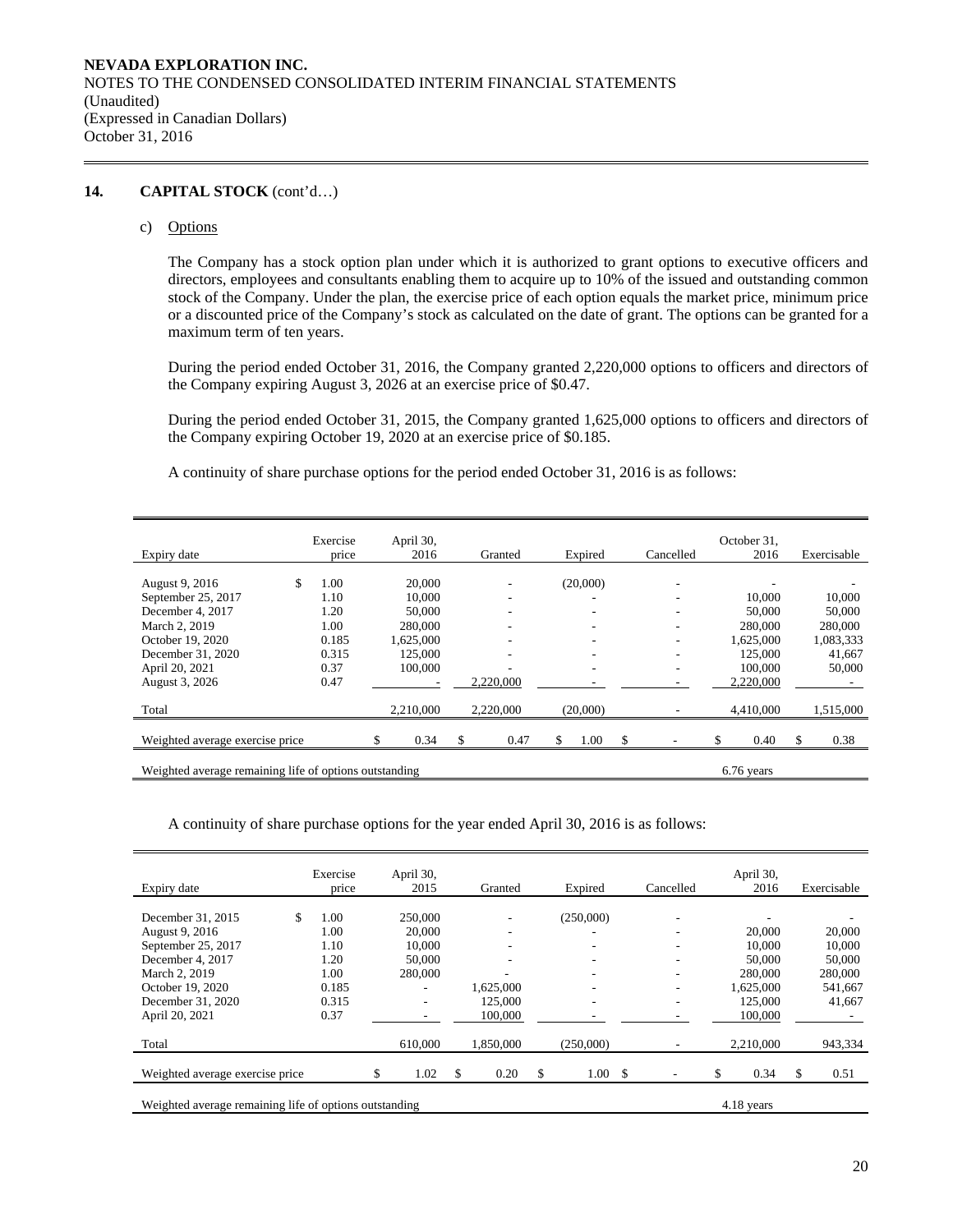# **14. CAPITAL STOCK** (cont'd…)

### c) Options (cont'd…)

The following weighted average assumptions were used for the Black-Scholes valuation of the options granted during the period ended October 31, 2016 and for the year ended April 30, 2016.

|                                                      | October 31,<br>2016 | April 30,<br>2016 |
|------------------------------------------------------|---------------------|-------------------|
| Share price                                          | \$0.47              | \$0.20            |
| Risk-free interest rate                              | 1.10%               | 0.93%             |
| Expected life of warrants                            | 8.8 years           | 3.97 years        |
| Annualized volatility based on historical volatility | 132.3%              | 153.11%           |
| Dividend rate                                        | $0.00\%$            | 0.00%             |
| Fair value per option                                | \$0.45              | \$0.20            |

## d) Warrants

During the period ended October 31, 2016, the Company:

- Granted 3,573,799 common share purchase warrants in connection to private placements; and
- Had a total of 6,132,000 warrants exercised.

During the period ended October 31, 2015, the Company:

- Granted 14,100,000 common share purchase warrants in connection to a private placement; and
- Granted 939,150 common share purchase warrants in connection to bridge financing.

A continuity of share purchase warrants for the period ended October 31, 2016 is as follows:

| Expiry date                     | Exercise<br>price | April 30,<br>2016    |   | Granted   | Exercised                |   | Expired | October 31,<br>2016 | Exercisable |
|---------------------------------|-------------------|----------------------|---|-----------|--------------------------|---|---------|---------------------|-------------|
| August 19, 2017                 | \$<br>0.50        | 283,010              |   |           |                          |   |         | 283,010             | 283,010     |
| August 19, 2017                 | 0.50              | 4.000                |   |           | (2,000)                  |   | ۰       | 2.000               | 2,000       |
| August 28, 2018                 | 0.10              | 939.150              |   |           |                          |   | ۰       | 939.150             | 939,150     |
| August 28, 2018                 | 0.10              | 11,550,000           |   |           | (6,130,000)              |   | ۰       | 5,420,000           | 5,420,000   |
| September 23, 2018              | 0.10              | 700,000              |   | ۰         | -                        |   |         | 700,000             | 700,000     |
| December 29, 2017               | 0.50              | 661,500 <sup>a</sup> |   |           |                          |   | ۰       | 661.500             | 661,500     |
| January 12, 2018                | 0.60              |                      |   | 2.499.999 |                          |   | ۰       | 2,499,999           | 2,499,999   |
| January 12, 2018                | 0.60              |                      |   | 73,800    | $\overline{\phantom{a}}$ |   |         | 73,800              | 73,800      |
| February 10, 2018               | 0.60              |                      |   | 000,000   |                          |   |         | 000,000.1           | 000,000,1   |
| Total                           |                   | 14,137,660           |   | 3,573,799 | 6,132,000                |   |         | 11,579,459          | 11,579,459  |
| Weighted average exercise price |                   | \$<br>0.13           | S | 0.60      | \$<br>$0.10^{b}$         | S |         | 0.29                | \$<br>0.29  |

a) Warrants entitles the holder to purchase one common share at an exercise price of \$0.50 for a period of two years, subject to an accelerated expiry provision of 30 days if on any 20 consecutive trading days after issuance, the closing price of the common shares of the Company is greater than \$0.75 per share.

b) The weighted average share price on the date of exercise was \$0.55.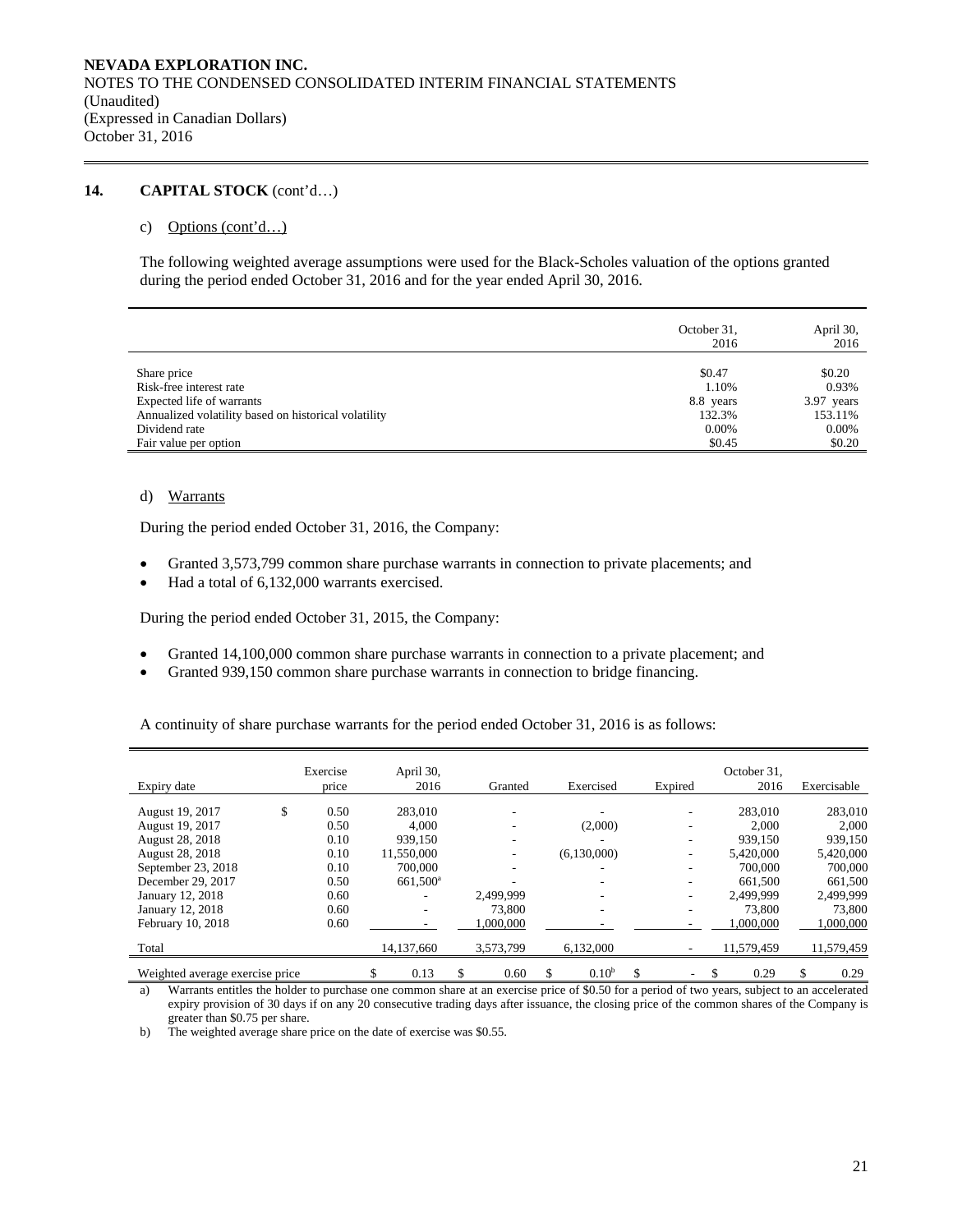# **14. CAPITAL STOCK** (cont'd…)

# c) Warrants (cont'd…)

A continuity of share purchase warrants for the year ended April 30, 2015 is as follows:

|                                 |   | Exercise | April 30,                |                      |                  |   |         | April 30,    |    |             |
|---------------------------------|---|----------|--------------------------|----------------------|------------------|---|---------|--------------|----|-------------|
| Expiry date                     |   | price    | 2015                     | Granted              | Exercised        |   | Expired | 2016         |    | Exercisable |
| August 19, 2017                 | S | 0.50     | 283,010                  |                      |                  |   |         | 283,010      |    | 283,010     |
| August 19, 2017                 |   | 0.50     | 4,000                    |                      |                  |   |         | 4.000        |    | 4,000       |
| August 28, 2018                 |   | 0.10     | ۰                        | 939,150              |                  |   |         | 939.150      |    | 939.150     |
| <b>August 28, 2018</b>          |   | 0.10     | $\overline{\phantom{a}}$ | 13.200.000           | (1,650,000)      |   | ۰       | 11,550,000   |    | 11,550,000  |
| September 23, 2018              |   | 0.10     | -                        | 900,000              | (200,000)        |   |         | 700,000      |    | 700,000     |
| December 29, 2017               |   | 0.50     |                          | 661,500 <sup>a</sup> |                  |   |         | 661,500      |    | 661,500     |
| Total                           |   |          | 287.010                  | 15.700.650           | (1,850,000)      |   |         | 14, 137, 660 |    | 14,137,660  |
| Weighted average exercise price |   |          | \$<br>0.50               | \$<br>0.12           | \$<br>$0.10^{b}$ | S | Ξ.      | 0.13         | S. | 0.13        |

a) Warrants entitles the holder to purchase one common share at an exercise price of \$0.50 for a period of two years, subject to an accelerated expiry provision of 30 days if on any 20 consecutive trading days after issuance, the closing price of the common shares of the Company is greater than \$0.75 per share.

b) The weighted average share price on the date of exercise was \$0.32.

The following weighted average assumptions were used for the Black-Scholes valuation of the warrants granted during the year.

|                                                      | October 31,<br>2016 | April 30,<br>2016 |
|------------------------------------------------------|---------------------|-------------------|
| Share price                                          | \$0.47              | \$0.07            |
| Risk-free interest rate                              | 0.50%               | 0.46%             |
| Expected life of warrants                            | 1.5 years           | 2.96 years        |
| Annualized volatility based on historical volatility | 186.74%             | 140.06%           |
| Dividend rate                                        | 0.00%               | $0.00\%$          |
| Fair value per warrant                               | \$0.35              | \$0.05            |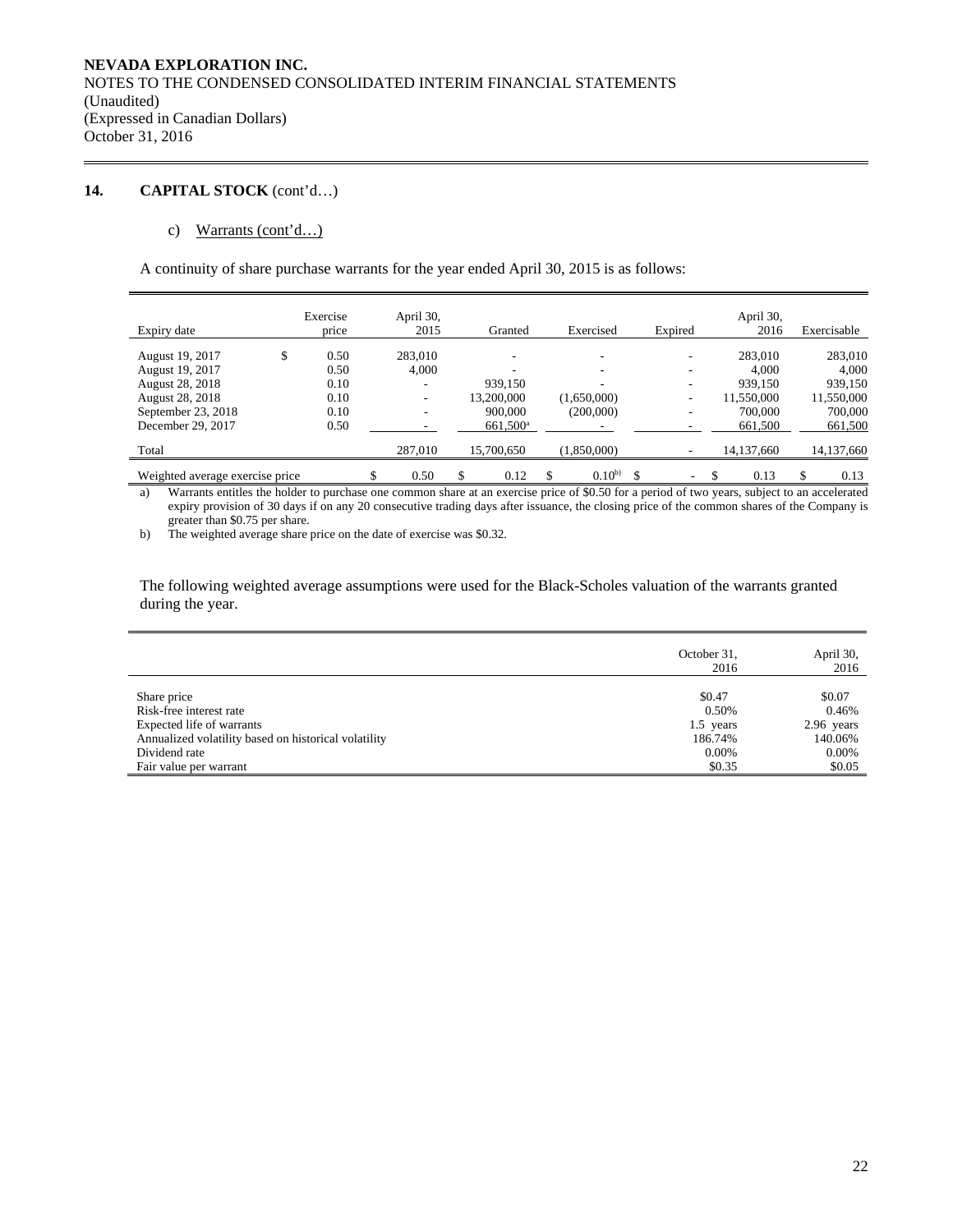# **15. SEGMENTED INFORMATION**

The Company operates in one industry segment, being the acquisition, exploration, and development of resource properties. Geographic information is as follows:

|                                                                                | October 31,<br>2016                        | April 30,<br>2016                                 |  |  |
|--------------------------------------------------------------------------------|--------------------------------------------|---------------------------------------------------|--|--|
| Non-current assets:<br><b>United States</b><br>Equipment<br>Deposits and bonds | \$<br>432,216<br>42,250<br>474,466<br>\$   | $\mathcal{S}$<br>46,192<br>39,531<br>\$<br>85,723 |  |  |
|                                                                                | Six months<br>Ended<br>October 31,<br>2016 | Six months<br>Ended<br>October 31,<br>2015        |  |  |
| Income:<br><b>United States</b><br>Project management and consulting           | \$<br>14,322                               | \$<br>38,203                                      |  |  |

# **16. KEY MANAGEMENT COMPENSATION**

Remuneration of key management of the Company is as follows:

|                                             | Six months<br>Ended<br>October 31,<br>2016 | Six months<br>Ended<br>October 31,<br>2015 |        |  |
|---------------------------------------------|--------------------------------------------|--------------------------------------------|--------|--|
| <b>Salaries</b><br>Share-based compensation | \$<br>124,298<br>116,752                   | - \$                                       | 37,547 |  |
|                                             | 241,050                                    | S                                          | 37,547 |  |

The amount included in accounts payable and accrued liabilities which is due to key management personnel is as follows:

|                                 | October 31,<br>2016 |     |  | April 30,<br>2016 |  |  |
|---------------------------------|---------------------|-----|--|-------------------|--|--|
| Due to key management personnel |                     | $-$ |  | 2,000             |  |  |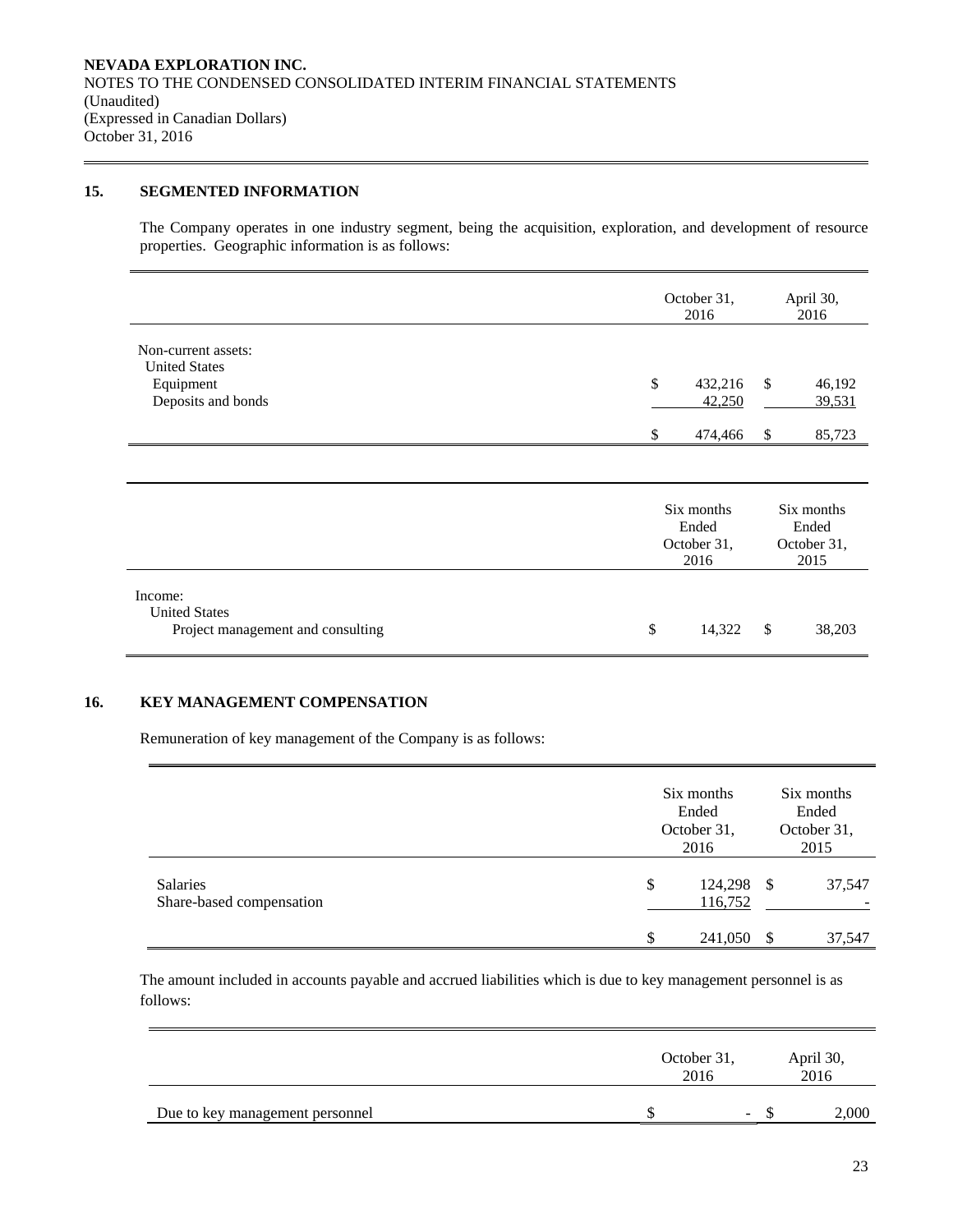# **17. COMMITMENTS**

The Company has the following commitments:

- Office lease expiring December 31, 2016. As at October 31, 2016, the Company is committed to \$4,587 (US \$3,420) in lease payments.
- Various commitments relating to its resource properties as disclosed in Note 9.

# **18. FINANCIAL RISK MANAGEMENT**

#### **Fair value**

Financial instruments measured at fair value are classified into one of three levels in the fair value hierarchy according to the relative reliability of the inputs used to estimate the fair values. The three levels of the fair value hierarchy are:

Level 1 – Unadjusted quoted prices in active markets for identical assets or liabilities;

Level 2 – Inputs other than quoted prices that are observable for the asset or liability either directly or indirectly; and Level 3 – Inputs that are not based on observable market data.

Short term investments are measured at level 1 of the fair value hierarchy. The fair value of short term investments is measured at the market price of the common shares held at the measurement date. The carrying value of cash, deposits and bonds, finance lease obligations, accounts payable and accrued liabilities and approximated their fair value because of the short-term nature of these instruments.

# **Financial risk factors**

The Company's risk exposures and the impact on the Company's financial instruments are summarized below:

# *Credit risk*

 Credit risk is the risk of loss associated with a counterparty's inability to fulfill its payment obligations. The Company's credit risk is primarily attributable to cash and deposits and bonds. Management believes that the credit risk concentration with respect to cash, deposits and bonds and short-term investments is remote as it maintains accounts with highly-rated financial institutions.

# *Liquidity risk*

Liquidity risk is the risk that the Company will not be able to meet its financial obligations as they fall due. The Company manages liquidity risk through the management of its capital structure and financial leverage. It also manages liquidity risk by continuously monitoring actual and projected cash flows. The Board of Directors reviews and approves the Company's operating and capital budgets, as well as any material transactions out of the normal course of business.

As at October 31, 2016, the Company had a cash balance of \$1,400,391 (April 30, 2016 - \$74,820) to settle current liabilities of \$158,322 (April 30, 2016 - \$143,824). The Company believes that there is no liquidity risk as at October 31, 2016.